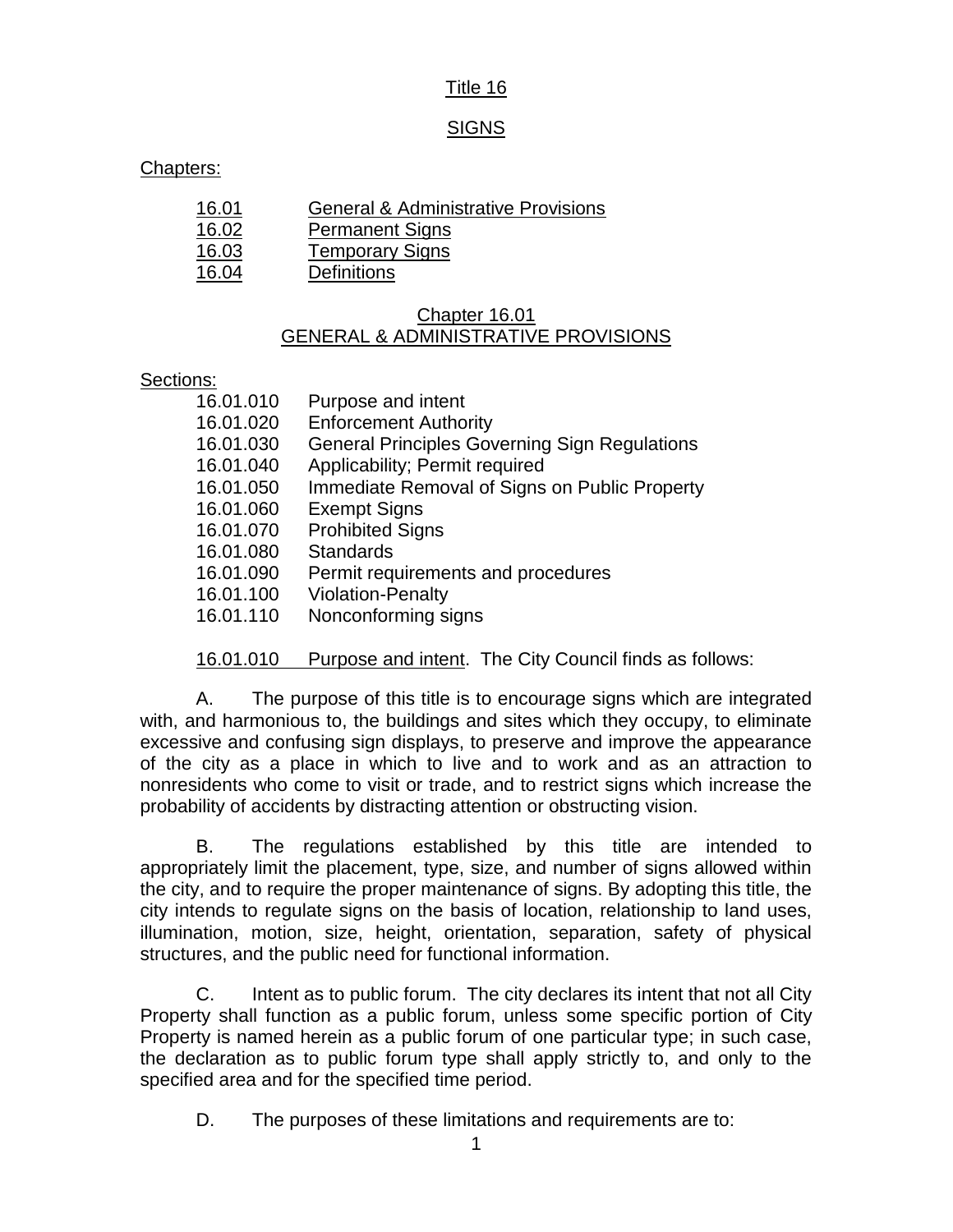1. Safeguard and protect the public health, safety, and general welfare, and advance the goals, policies, and strategies of the city's General Plan;

2. Reduce or avoid traffic and/or safety hazards to motorists, bicyclists, and pedestrians, caused by visual distractions and obstructions, or to impede their access;

3. Protect and enhance the character and setting of the city against visual blight by preventing a proliferation of signs that will detract from, and obscure, the scenic qualities of the city and its individual buildings and neighborhoods;

4. Promote the aesthetic and environmental values of the community by providing for signs that do not impair the attractiveness of the city as a place to live, work, and shop;

5. Promote the public health, safety, and welfare by setting reasonable, non-arbitrary, and nondiscriminatory standards and procedures to facilitate the improvement and protection of the environment by prohibiting the misuse and/or proliferation of signs.

E. This title sets forth standards and minimum requirements to safeguard life, safety, property, and public welfare by regulating the size, height, construction, location, electrification, operation, and maintenance of all signs and sign structures exposed to public view within the city. The pleasing visual appearance and traffic safety of the city cannot be preserved and achieved by measures less restrictive than the procedures and standards of this title.

### 16.01.020 Enforcement authority.

A. The Community Development Director or designee (hereinafter known as 'Director') for purposes of this Title is authorized and directed to enforce all provisions of this Title.

B. Any violations of this title shall be subject to enforcement remedies, penalties, and abatement provided by the city's Municipal Code, including, without limitation, Chapters 1.16 through 1.18, inclusive, and Chapter 8.08, and state and federal law. Each sign and each day a violation exists is considered a separate violation when applying criminal, civil or administrative penalties. Except where necessary for the immediate protection of the public peace, health, safety, or welfare, no enforcement action shall be taken under this Title unless the person alleged to be violating the provision of this Title is given not less than five days' written notice to cease the violation. Such notice shall be given in person or by mail to the record owner of the property upon which the violation exists.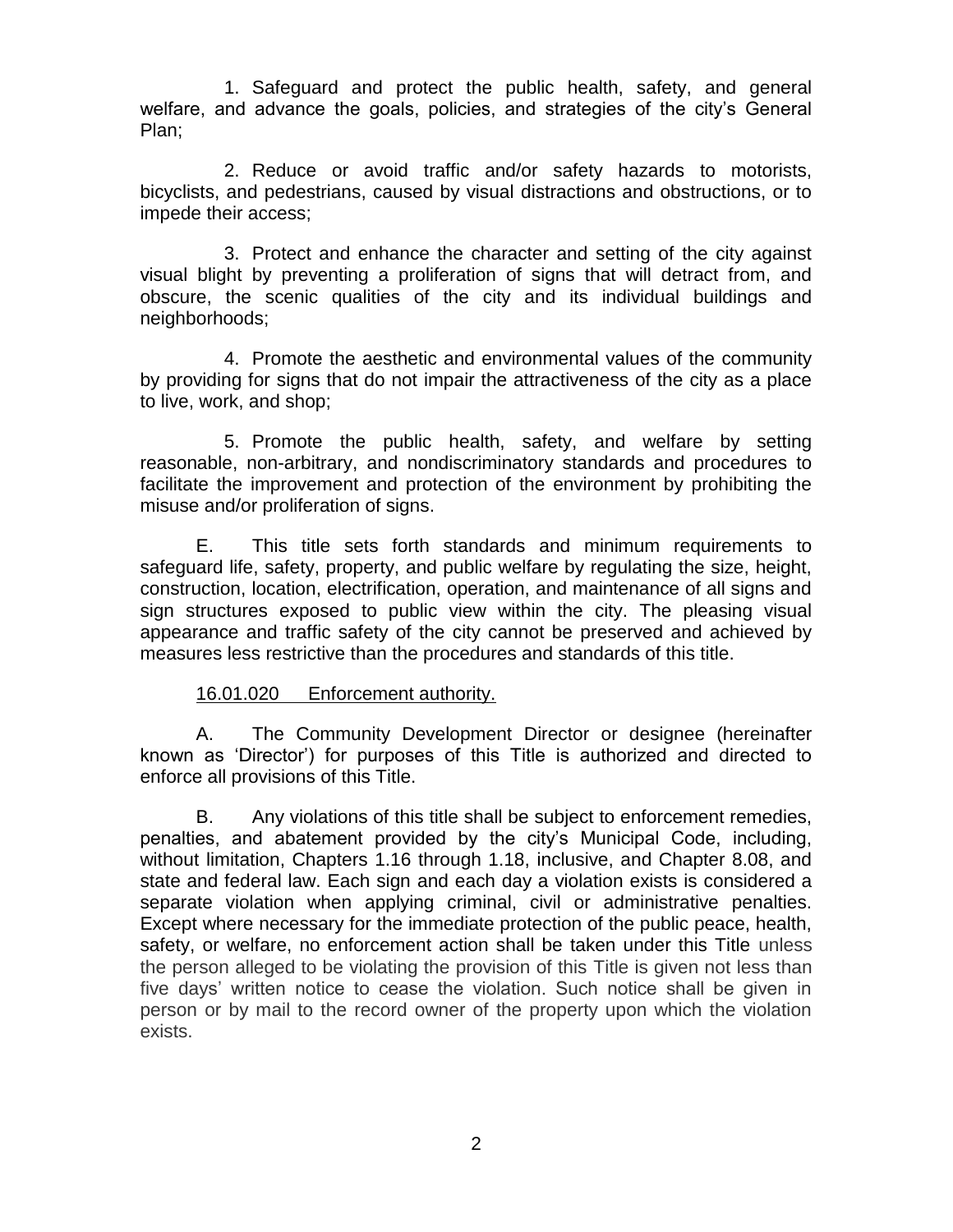C. In adopting this title, the city acts in its proprietary capacity as to City Property, as defined herein, within the city. This title is adopted in accordance with the freedom afforded to cities pursuant to the city's general and police powers; California Constitution Article XI, Section 7; California Government Code sections 65000, et seq., 65850(b), 38774, and 38775; Business and Professions Code sections 5200, et seq., 5230, and 5490, et seq.; Penal Code section 556; and other applicable state laws. The provisions of this title constitute the "City Sign Ordinance."

D. Any person dissatisfied by an act or determination of an official of the city relating to the enforcement or interpretation of this title may appeal such act or determination to the City Planning Commission, and thereafter the City Council, as provided for under Chapter 18.94. The fee for such appeals shall be established by resolution of the City Council.

## 16.01.030 General principals governing sign regulations.

A. Regulatory Interpretations. The city shall apply this title in a content-neutral manner. The noncommunicative aspects of all signs shall comply with the regulations and standards set forth in this title. "Noncommunicative aspects" includes regulations that do not relate to the content of the sign, including for example, the time, place, manner, location, size, height, illumination, spacing, and orientation of signs.

B. Planned Development Districts/Sign Criteria. In addition to the sign regulations set forth in this title, each planned development and other areas of the city with approved sign criteria, may have additional or separate regulations for signs in its plan area. Where those Planned Development Districts do not regulate signage, these provisions shall apply.

C. Substitution of noncommercial message. In each instance and under the same conditions to which this title permits any sign, a sign containing an ideological, religious, or other noncommercial message shall be permitted wherever a commercial message is permitted.

D. Content Neutral. It is the city's policy to regulate signs in a constitutional manner that is content neutral as to noncommercial messages which are within the protections of the First Amendment to the U.S. Constitution and the corollary provisions of the California Constitution.

E. Property Owner's Consent. No sign may be displayed without the consent of the legal owner(s) of the property on which the sign is mounted or displayed.

F. Legal Nature of Signage Rights and Duties. As to all signs attached to real or personal property, the signage rights, duties and obligations arising from this title attach to and travel with the land or other property on which a sign is mounted or displayed.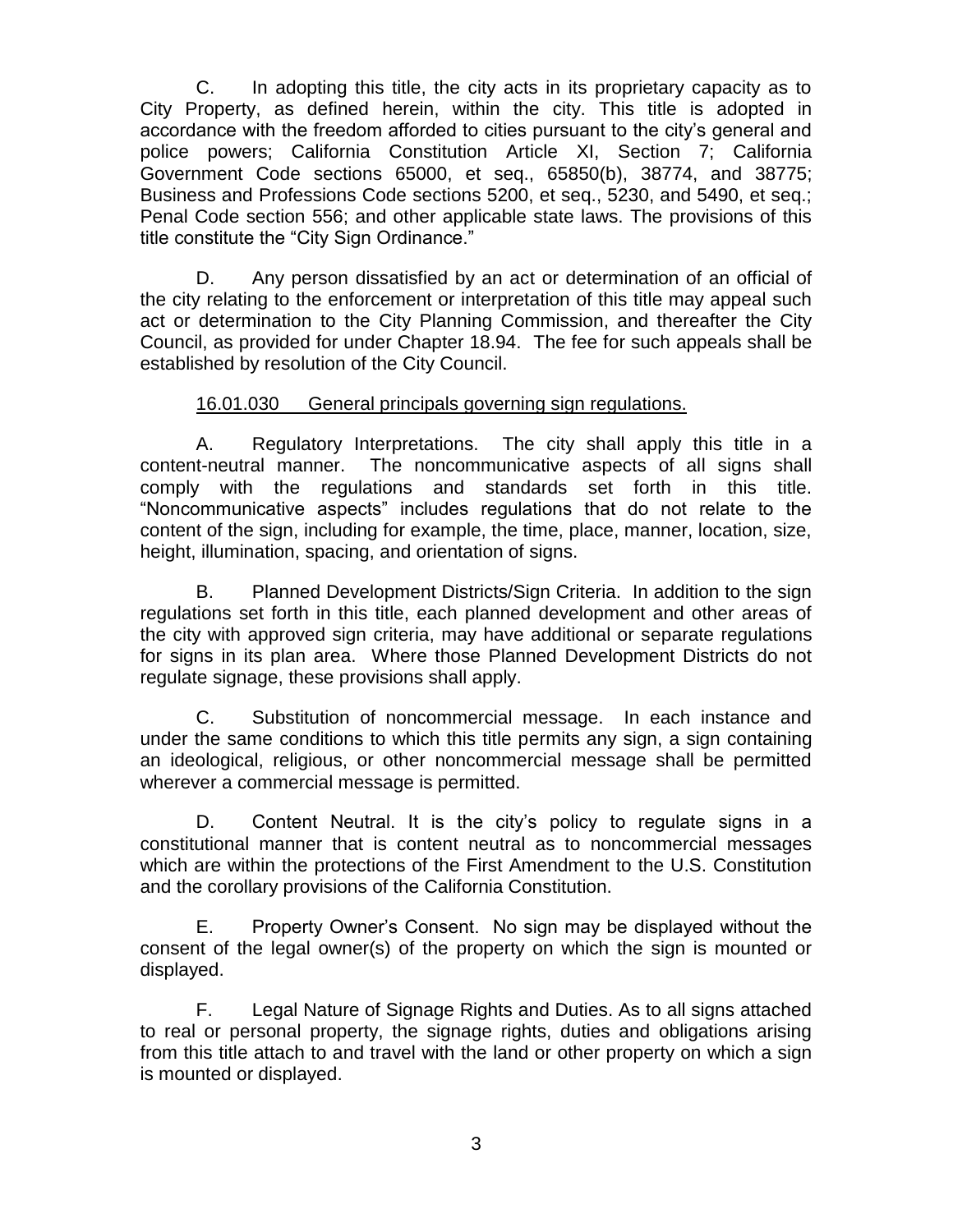G. Severance. If any section, sentence, clause, phrase, word, portion, or provision of this title is held invalid or unconstitutional, or unenforceable, by any court of competent jurisdiction, such holding shall not affect, impair, or invalidate any other section, sentence, clause, phrase, word, portion, or provision of this title which can be given effect without the invalid portion. In adopting this title, the City Council affirmatively declares that it would have approved and adopted the title even without any portion which may be held invalid or unconstitutional, or unenforceable.

## 16.01.040 Applicability; Permit required.

A. General. This title shall apply to all property and land within the City of Lincoln.

B. Permit Requirement. A sign permit is required prior to the installation or display of any sign, except those exempt signs described herein, and the signs that expressly do not require a permit. It is unlawful for any person, firm, organization, or corporation that owns, operates, controls, rents, or leases property or land in the city to construct, maintain, display or alter, or to cause or allow to be constructed, maintained, displayed, or altered, a sign within the city except in conformance with this title.

C. Signs must be permitted or exempted. Unless specifically authorized by this title or other applicable law, no signs may be displayed on City Property, except in or on a traditional public forum or a forum so designated by the City, and in accordance with this title. Any unauthorized sign posted on City Property may be summarily removed by the city as a trespass and a public nuisance.

# 16.01.050 Immediate removal of signs on City Property.

Removal. Any lettering, advertisement, card, poster, sign, or notice of any kind placed on City Property or on any curb, sidewalk, post, pole, lamp post, hydrant, bridge, tree, or other surface located on City Property in violation of the provisions of this chapter, or any sign that constitutes an immediate peril to persons or property, may be removed without prior notice by any officer or employee of the city designated to do so by the Community Development Director. The cost of removal and of any damage to City Property resulting from the placement or removal of a sign under this subsection shall be charged to the person who placed the sign or caused the sign to be placed.

### 16.01.060 Exempt Signs.

The following signs described in Table 1 do not require a sign permit provided the sign meets the stated conditions. Signs that do not require a sign permit are not counted towards sign area: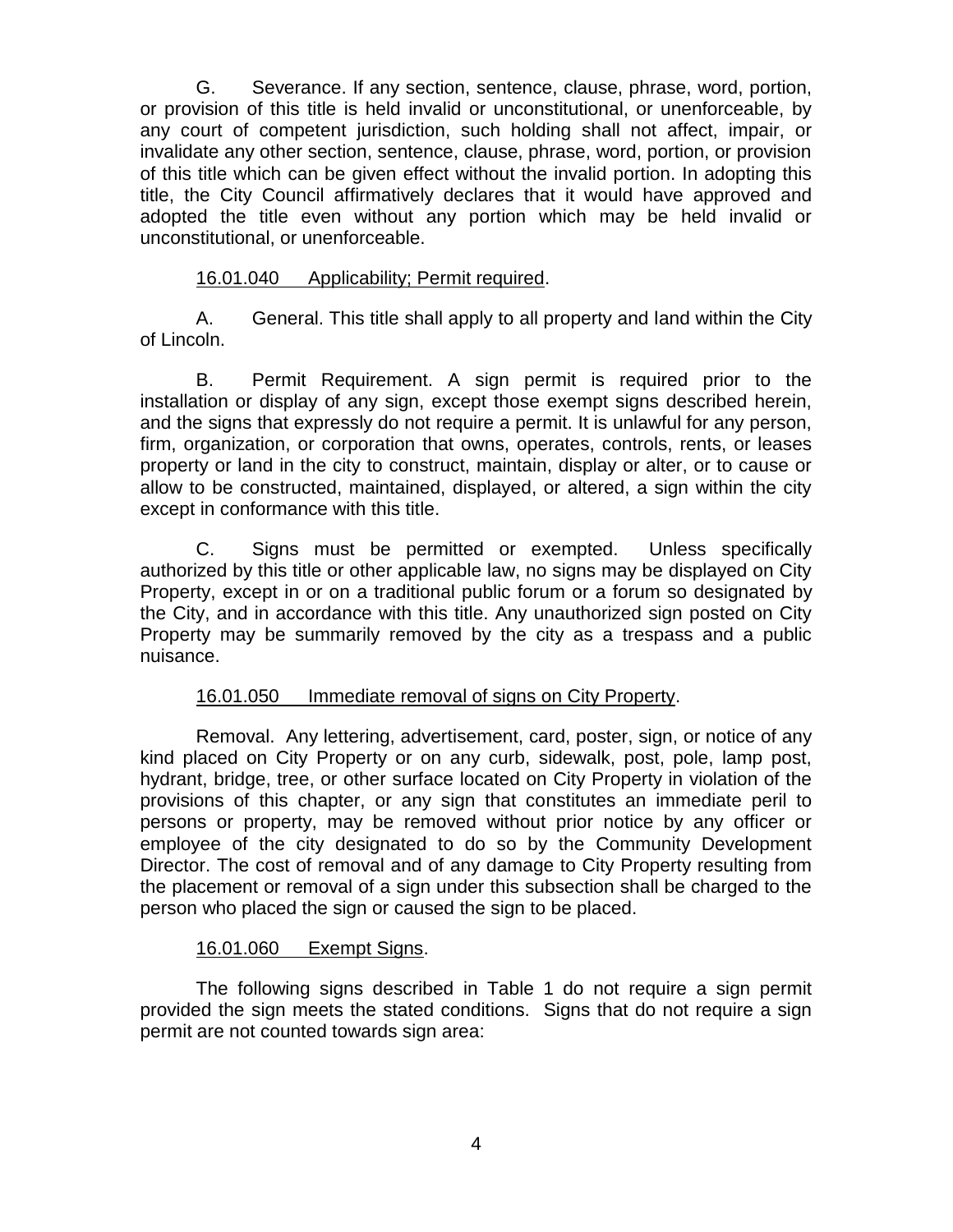| TABLE 1 - Signs Exempt from Sign Permit Requirement |  |  |  |  |
|-----------------------------------------------------|--|--|--|--|
|                                                     |  |  |  |  |

| <b>Exempt Sign</b>                       | Conditions                                                                                             |  |  |  |  |
|------------------------------------------|--------------------------------------------------------------------------------------------------------|--|--|--|--|
| <b>Address Signs</b>                     | House numbers and nameplates not exceeding three                                                       |  |  |  |  |
|                                          | square feet in area; business numbers not exceeding                                                    |  |  |  |  |
|                                          | ten square feet in area.                                                                               |  |  |  |  |
| <b>Construction Site Signs</b>           | One sign per property not exceeding 16 square feet                                                     |  |  |  |  |
|                                          | identifying contractors, owners, designers, lenders,                                                   |  |  |  |  |
|                                          | etc., for projects under construction on that property.                                                |  |  |  |  |
| Government and<br><b>Community Signs</b> | Traffic control signs; Legal/Public Notices; Street                                                    |  |  |  |  |
|                                          | Identification Signs; Utility Signs; Directional or<br>Instructional Signs.                            |  |  |  |  |
| <b>Interior Signs</b>                    | Any sign not visible from another lot of record or from a                                              |  |  |  |  |
|                                          | public right-of-way.                                                                                   |  |  |  |  |
| No Trespassing/                          | Must be posted in compliance with federal, state, and                                                  |  |  |  |  |
| No Parking Signs                         | local laws.                                                                                            |  |  |  |  |
| Parking Lot Signs                        | A total maximum area of three square feet per sign.                                                    |  |  |  |  |
|                                          | The sign locations shall be within 20 feet of a driveway                                               |  |  |  |  |
|                                          | or other ingress/egress to private property.                                                           |  |  |  |  |
| <b>Real Estate Signs</b>                 | Real estate signs as authorized by Civil Code section                                                  |  |  |  |  |
| Signs Required by                        | 713, et seq.<br>Signs required for compliance with the Americans with                                  |  |  |  |  |
| <b>Federal or State Law</b>              | Disabilities Act (ADA), etc., or legal notices posted                                                  |  |  |  |  |
|                                          | pursuant to law or court order.                                                                        |  |  |  |  |
| Temporary                                | Duration - 45 calendar days per event.<br>1.                                                           |  |  |  |  |
| Noncommercial Signs -                    | Up to 6 times per calendar year.<br>2.                                                                 |  |  |  |  |
| <b>Residential</b>                       | 3.<br>Size. 12 square feet, not to exceed 4 feet in                                                    |  |  |  |  |
|                                          | height.                                                                                                |  |  |  |  |
|                                          | 4.<br>Quantity. Two per private property.                                                              |  |  |  |  |
| Temporary                                | Duration - 45 calendar days per event.<br>1.                                                           |  |  |  |  |
| Noncommercial Signs -                    | Up to 6 times per calendar year.<br>2.                                                                 |  |  |  |  |
| Nonresidential                           | Size. For a property with street frontage of less<br>3.                                                |  |  |  |  |
|                                          | than 60 feet: a total of 16 square feet; for a                                                         |  |  |  |  |
|                                          | property with street frontage of 60 to 100 feet: a                                                     |  |  |  |  |
|                                          | total of 32 square feet; for every 100 feet of street<br>frontage thereafter, the property may have an |  |  |  |  |
|                                          | additional 32 square feet of signage.<br>No taller                                                     |  |  |  |  |
|                                          | than 6 feet in height for any sign.                                                                    |  |  |  |  |
|                                          | Location. On the building face, or outside of the<br>4.                                                |  |  |  |  |
|                                          | allowed setback.                                                                                       |  |  |  |  |
| <b>Vehicle Signs</b>                     | Signs on licensed commercial vehicles, provided<br>1.                                                  |  |  |  |  |
|                                          | such vehicles are not used or intended for use as                                                      |  |  |  |  |
|                                          | portable signs for general advertising for hire.                                                       |  |  |  |  |
|                                          | Vehicles which display an advertisement or<br>2.                                                       |  |  |  |  |
|                                          | business identification of its owner, as long as                                                       |  |  |  |  |
|                                          | such vehicle is engaged in the usual or regular                                                        |  |  |  |  |
|                                          | work of the owner, and not used merely, mainly or                                                      |  |  |  |  |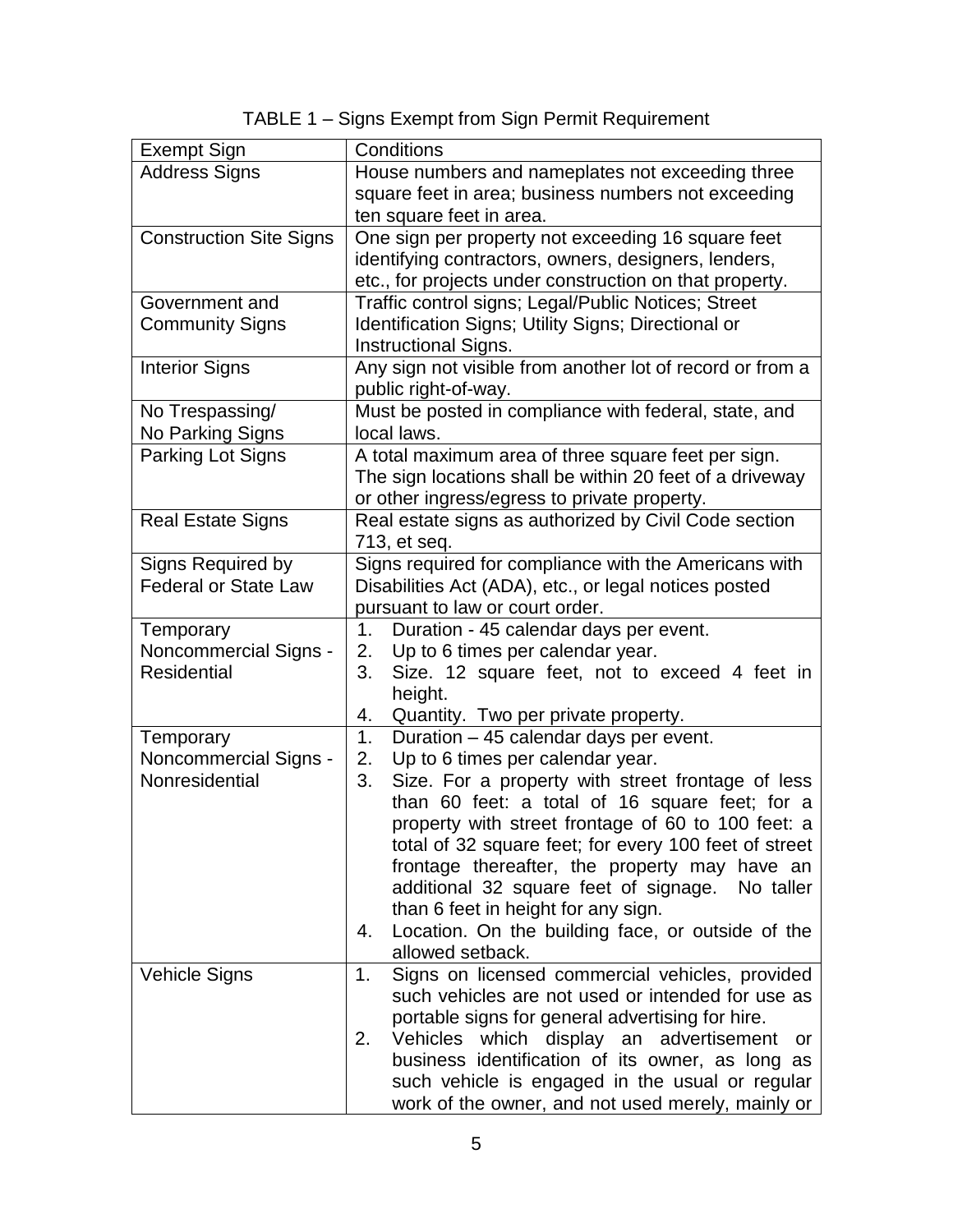|                                                                           | primarily to display advertisements; or,                            |  |  |  |
|---------------------------------------------------------------------------|---------------------------------------------------------------------|--|--|--|
|                                                                           | Advertisements on buses or, taxicabs.<br>3.                         |  |  |  |
| <b>Advertising Statuary</b>                                               | Not exceeding four feet in height or 24 inches in<br>1 <sub>1</sub> |  |  |  |
|                                                                           | width.                                                              |  |  |  |
|                                                                           | 2.<br>If located in the public right of way,<br>an                  |  |  |  |
|                                                                           | encroachment permit is required.                                    |  |  |  |
| Pennant/Bunting                                                           | Temporary, made of durable fabric or canvas, can be                 |  |  |  |
|                                                                           | displayed for up to 10 consecutive days.                            |  |  |  |
| <b>Bulletin Boards</b><br>Not exceeding eight square feet in size         |                                                                     |  |  |  |
| Grave stones and                                                          | Must comply with Federal and State requirements.                    |  |  |  |
| grave markers                                                             |                                                                     |  |  |  |
| Not exceeding eight square feet in size. The square<br>Time & Temperature |                                                                     |  |  |  |
| signs                                                                     | footage counts towards the overall allowed signage.                 |  |  |  |
| Manufacturer's marks                                                      | Including but not limited to signs on vending machines,             |  |  |  |
|                                                                           | gas pumps, etc., not exceeding four square feet in                  |  |  |  |
|                                                                           | size.                                                               |  |  |  |
| Memorial Signs,                                                           | Names of buildings, dates, commemorative plaques,                   |  |  |  |
| symbols, insignias, or                                                    | identification emblems, etc. that do not encroach into              |  |  |  |
| tablets                                                                   | the public right-of-way.                                            |  |  |  |
| <b>Wayfinding Signs</b>                                                   | Destination and directional signage to guide visitors to            |  |  |  |
|                                                                           | primary and secondary attractions in the City.                      |  |  |  |
| <b>Service Club Signs</b>                                                 | Community signage, such as community bulletin                       |  |  |  |
|                                                                           | boards, service club signs, and information sign kiosks             |  |  |  |
| <b>Window Signs</b>                                                       | Window signs shall not cover more than 35<br>1.                     |  |  |  |
|                                                                           | percent of the area of the window. Total signage                    |  |  |  |
|                                                                           | placed on any window may not include unused signage                 |  |  |  |
|                                                                           | amounts allowable for other windows.                                |  |  |  |
|                                                                           | 2.<br>Window sign area shall not be considered in                   |  |  |  |
|                                                                           | computing the maximum allowed building signage.                     |  |  |  |
|                                                                           |                                                                     |  |  |  |

# 16.01.070 Prohibited Signs.

A. Unless otherwise expressly authorized by this title, no person shall mark, post, paste, print, paint, nail, tack, or otherwise fasten or leave a card, banner, handbill, sign, sticker, poster, or advertisement or notice of any kind or cause the same to be done, on City Property.

B. Unless otherwise noted in this Title, the following signs in Table 2 are prohibited in all zones, and are subject to abatement by the City of Lincoln:

# TABLE – 2 - Prohibited Signs

Feather Sign, Feather Banner, or Feather Banner Sign. All forms of Feather Sign, Feather Banner, or Feather Banner Sign are prohibited in all zones. Free standing signs installed or placed in the public right-of-way (excludes

Government and Community Signs, and A-frame signs).

Animated Signs (includes mannequin signs).

Flashing Signs.

Use of a banner sign as a permanent sign.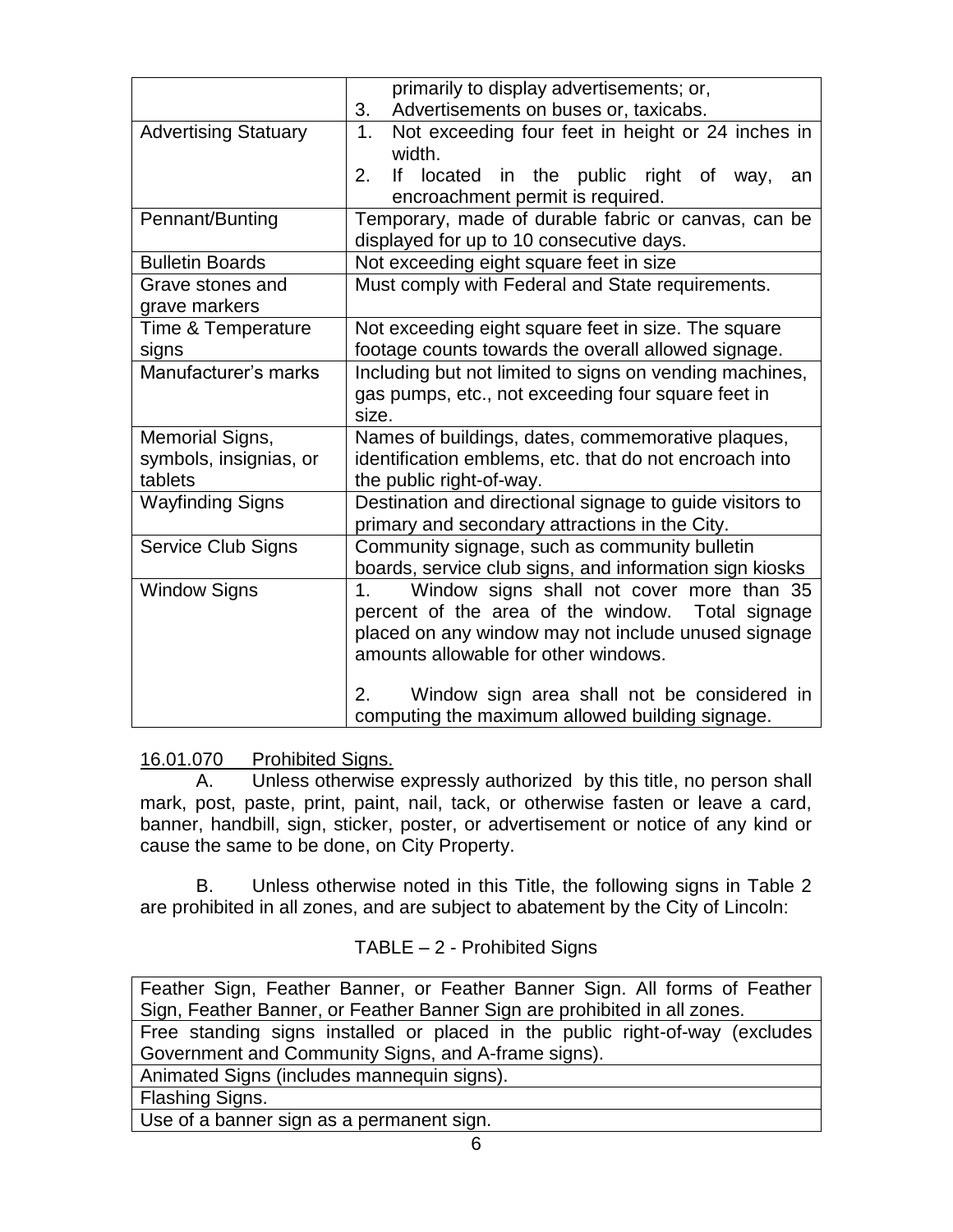Permanent Off-site Signs.

Signs placed or maintained so as to interfere with free ingress to or egress from any door, window, fire escape, or parking lot.

Signs which simulate or imitate in size, color, lettering, or design any traffic sign or signal, or which make use of words, symbols, or characters in such a manner as to interfere with, mislead, or confuse pedestrian or vehicular traffic.

Vehicles used only for general signage or parked in a place or manner where the primary purpose is not the use of the vehicle but the primary placement is to display a commercial message.

Mobile messaging signs or mobile billboards parked upon any street, parking lot, or other public place where the public has the right of travel.

Balloon signs.

Air dancer sign.

Roof signs.

Abandoned signs.

Obscene signs.

Any sign not expressly allowed by this title is expressly prohibited.

16.01.080 Standards. All signs that are not exempt shall comply with the requirements of this title, in addition to any other applicable requirements.

A. Placement of Signs.

1. Commercial signs shall be located on the property on which the product, service, or other commercial activity which is being advertised is located.

2. All signs that are located in, or project over, or into the public rightof-way must conform to this title, and are subject to an encroachment permit.

3. Building signs shall be placed so as not to project above the roofline, except signs may be placed on a parapet wall, and up to the ridge of a mansard roof.

4. At street intersections, no sign exceeding thirty inches in height shall be erected within the site distance triangle as denoted in the City's Design Criteria and Procedures Manual and the Public Facilities Improvement Standards.

5. Freestanding signs shall be set back a minimum of three feet from any property line.

B. Construction Standards.

1. All signs shall be constructed in accordance with applicable requirements of Lincoln Municipal Code section 15.04, Uniform Construction Codes, and the California Building Code.

2. Permanent signs shall be constructed of durable materials.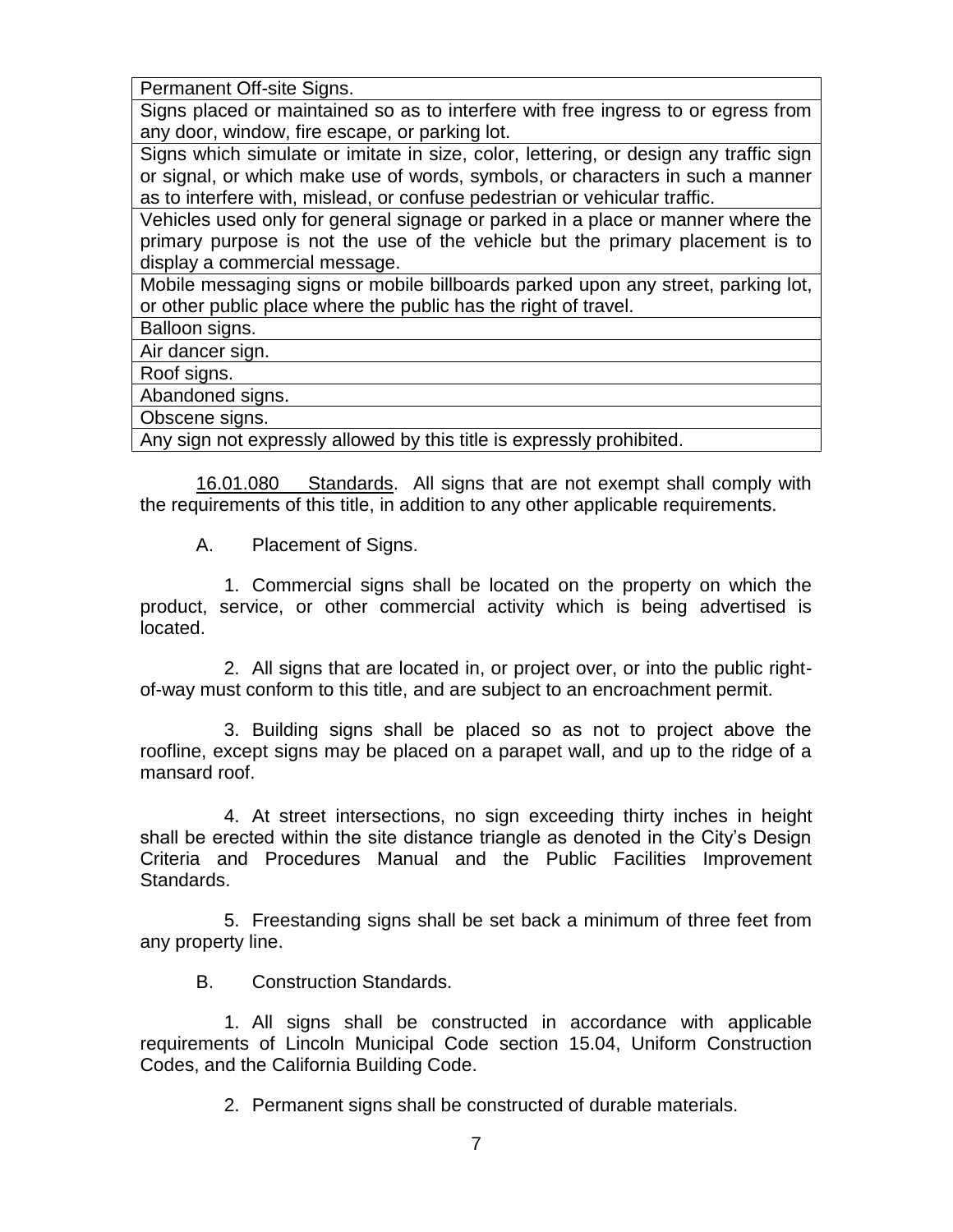C. Maintenance. All signs shall be maintained in a substantially likenew condition. Normal wear and tear of aged signs shall be repaired when they detract from the visible quality of the sign. When signs are removed the façade behind the sign shall be repaired and painted to match the building.

### 16.01.090 Permit requirements and procedures.

A. Except as otherwise provided by this title, no sign (permanent or temporary) shall be installed, erected or displayed until the Director has determined that its design and placement comply with all requirements of this title and has issued a sign permit to the applicant of the sign.

B. A sign permit is not required to repair, clean, repaint or refurbish any existing sign, unless such activity involves the replacement, reconstruction or relocation of the sign.

C. No permit is required for changing only the copy of an existing permitted sign, provided: (a) there are no changes to the sign structure or cabinet, and (b) the area of the sign is not being enlarged.

D. An application for a sign permit shall be made on a form prescribed by the Director and accompanied by a fee in an amount established by City Council resolution.

E. Issuance of a sign permit shall not relieve the applicant from complying with all other applicable laws relating to displaying or erecting a sign, including, but not limited to, obtaining any required sign or electrical permit under Lincoln Municipal Code Chapter 15.04, Uniform Construction Codes, and California Building Code.

F. Disqualification. A sign permit application will not be approved under any of the following circumstances:

1. A sign permit will not be approved if the applicant has installed a sign in violation of the provisions of this title. At the time of submission of the application, the applicant shall legalize or remove the sign in violation.

2. A sign permit will not be approved if there is any other existing zoning code violation(s) located on the site of the proposed sign(s) (other than an illegal or nonconforming sign that is not owned or controlled by the applicant and is located at a different business location on the site from that for which the approval is sought) which has not been remedied at the time of the application, unless the noncompliance is proposed to be cured as part of the proposed new sign.

3. A sign permit will not be approved if the applicant has not obtained any other applicable required permit(s).

4. A sign permit will not be approved if the applicant has an outstanding unpaid balance for prior City services.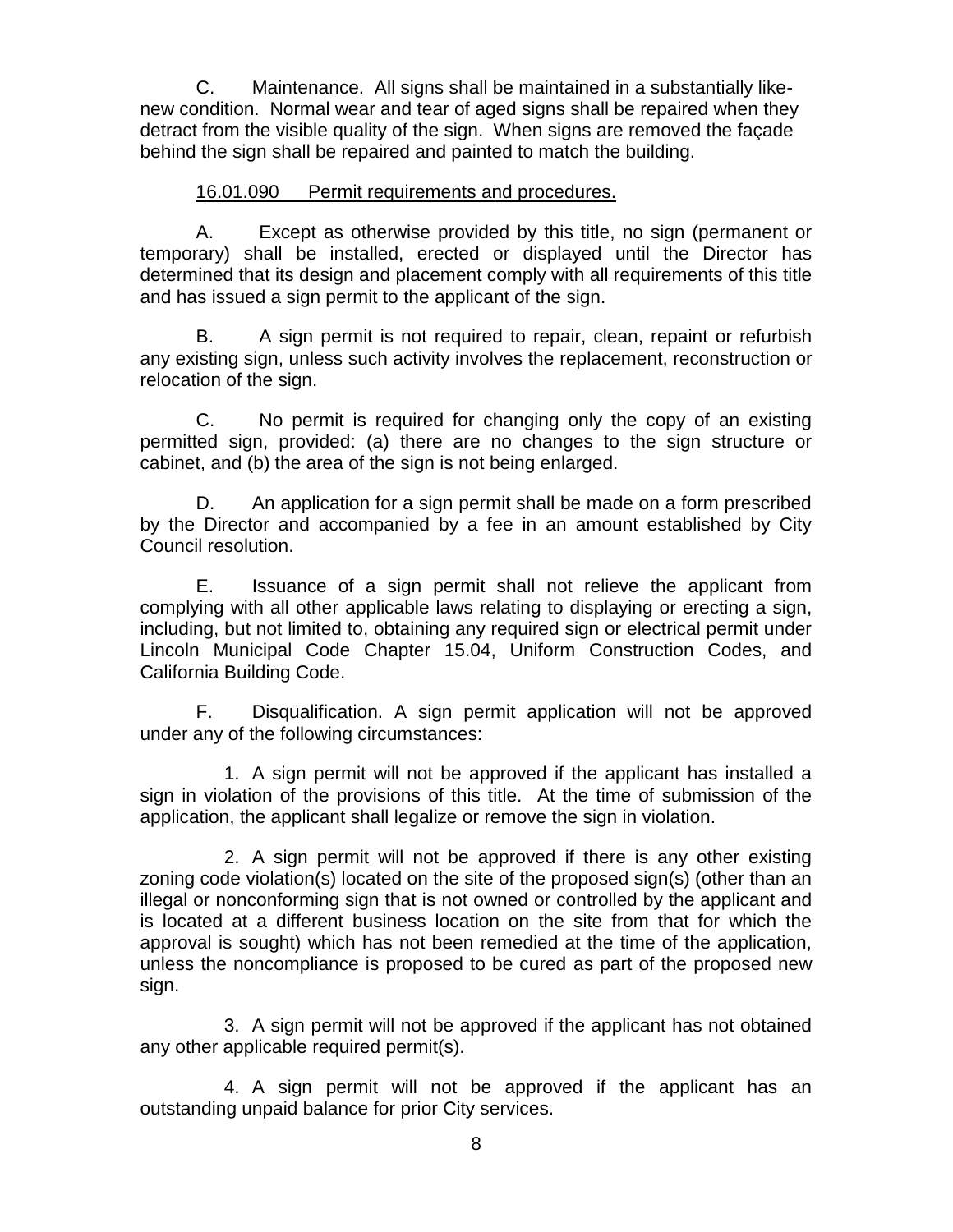### 16.01.100 Violation-Penalty.

A. Violation of this title shall be a misdemeanor, but may be charged as either a misdemeanor or an infraction in the discretion of the prosecuting attorney. Notwithstanding any other provision of this title, the City may also remedy violations of this Title through administrative code enforcement provisions.

B. Abatement as Nuisance. Any sign or billboard, erected, altered or maintained contrary to the provisions of this title, is unlawful and a public nuisance. The city attorney shall, upon order of the city council, immediately commence action or proceedings for the abatement and removal and enjoinment thereof in the manner provided by law. The remedies provided for herein shall be cumulative and not exclusive.

#### 16.01.110 Legal Nonconforming signs.

A. Legal nonconforming signs shall be permitted to remain until such time as any of the events listed in subsection B of this section occurs. At such time, the sign must be removed or brought into conformance with this title.

B. A legal nonconforming sign shall lose its status as a nonconforming sign if any of the following occurs:

5. The sign is relocated or replaced;

6. The structure, height or size of the sign is altered in any way except towards compliance with this title. Face changes and normal maintenance are allowed and not considered alienation; or

7. The sign structure is damaged or destroyed by more than fifty percent of its value at the time of damage or destruction.

### Chapter 16.02

### PERMANENT SIGNS

Sections:

16.02.010 General Provisions 16.02.020 Standards for Specific Sign Types 16.02.030 Digital freeway sign program

#### 16.02.010 General Provisions

A. Unless otherwise stated, the following regulations apply to private property. It is the intent of this limitation to prohibit the use of exterior signs for the general advertisement of products or services having no relation to the premises upon which they are placed.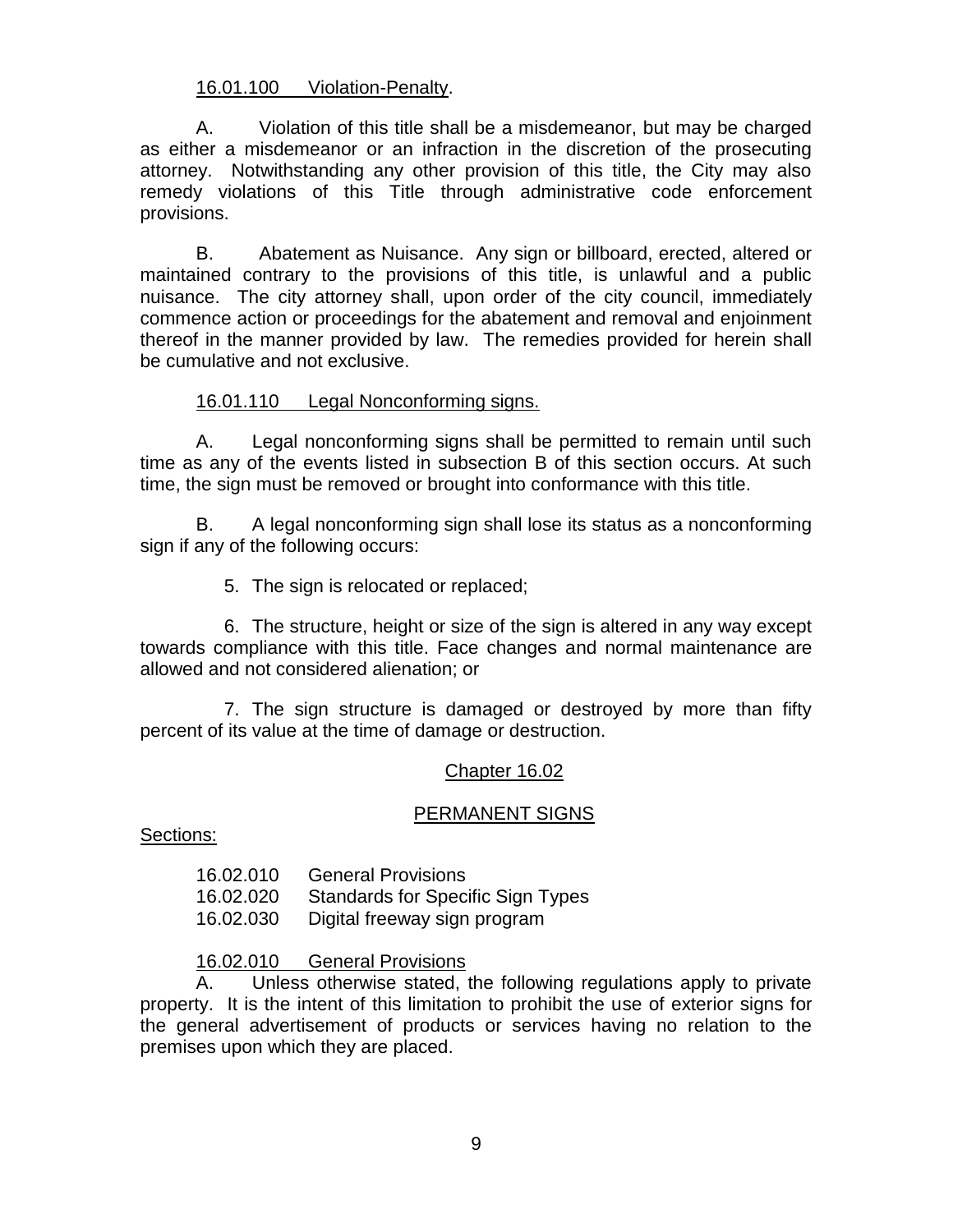| Type                 | Zone/Use                               | Number         | <b>Max Dimensions</b> |  |  |
|----------------------|----------------------------------------|----------------|-----------------------|--|--|
| Freestanding         |                                        |                |                       |  |  |
|                      | Developed R-1, R-2, and R-3 -          | One per        | 16 sf, up to six feet |  |  |
|                      | noncommercial institutional uses,      | frontage       | in height             |  |  |
|                      | no illumination                        |                |                       |  |  |
|                      | Developed Business-Professional        | One per        | 20 sf, up to six feet |  |  |
|                      |                                        | frontage       | in height             |  |  |
|                      | Developed Commercial, Highway-         | One per        | 64 sf, up to 14 feet  |  |  |
|                      | Commercial, Light-Industrial, or       | entrance or    | in height             |  |  |
|                      | Industrial                             | frontage       |                       |  |  |
| <b>Billboard</b>     |                                        |                |                       |  |  |
|                      | Undeveloped or Developed,              | One per lot    | See billboard         |  |  |
|                      | $C$ or $\vert$                         |                | Section               |  |  |
|                      |                                        |                | 16.02.020(A)          |  |  |
| <b>Building Sign</b> |                                        |                |                       |  |  |
|                      | <b>Developed Residential</b>           | One per        | One square foot       |  |  |
|                      | R-1, R-2, and R-3 for                  | building       | per one linear foot   |  |  |
|                      | noncommercial institutional uses       |                | of frontage           |  |  |
|                      | <b>Developed Business Professional</b> | One per street | One square foot       |  |  |
|                      |                                        | frontage       | per one linear foot   |  |  |
|                      |                                        |                | of frontage           |  |  |
|                      | Developed Commercial, Highway-         | One per street | Two square feet       |  |  |
|                      | Commercial, Light-Industrial, and      | frontage       | per one linear foot   |  |  |
|                      | Industrial                             |                | of frontage           |  |  |

TABLE 3 – Regulations for Permanent Signs:

16.02.020 Standards for specific sign types

A. Billboards. Billboards may be approved in compliance with the following requirements:

1. Location. Billboards may be approved within nonresidential zones (excluding open space) along Highway 65.

2. Distance between billboards. The minimum distance to another legal billboard, as measured along the centerline of the roadway is 1,500 feet.

3. Permits. Operating agreements, a conditional use permit, and building permit(s) are required.

4. Height limit. The sign shall not exceed a maximum height of twenty-five feet.

5. Sign face. The sign face shall not exceed a maximum size of 250 square feet.

B. Freestanding signs. The following standards apply to freestanding signs where allowed.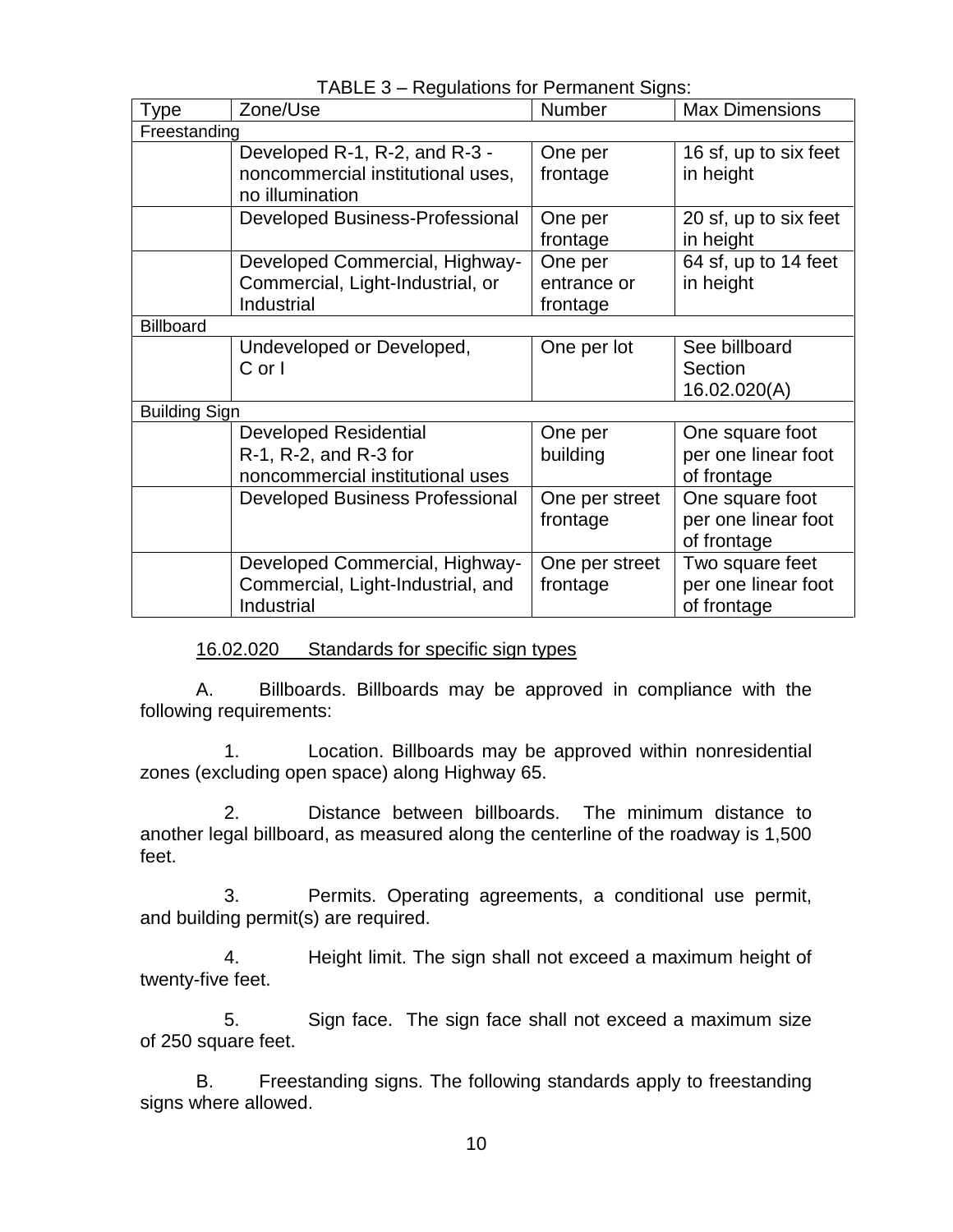1. Separation. Multiple signs shall be separated by a minimum of seventy-five feet to ensure adequate visibility for all signs. This requirement may be waived if the locations of existing signs on adjacent properties would make the seventy-five-foot separation impractical, or there is no other alternative.

2. Safety requirements. A sign shall not project over public property, vehicular easements, or rights-of-way, and shall not obstruct the traffic site distant triangle, as determined by the Director.

3. Street address. To assist emergency response personnel in locating the site, freestanding signs shall contain an illuminated street address plate. Numbers shall be a minimum of six inches in height. Street address numbers shall not be included in calculations of allowed sign area.

4. Setback requirements. A freestanding sign shall be set back a minimum of three feet from the property line.

5. Landscaping. A freestanding sign shall be designed and constructed with accent landscaping at the base of sign to the approval of the Director.

C. Service station signs. Service station signs shall comply with the provisions of California Business and Professions Code Section 13531. Additional signs advertising the price of each grade of gasoline may be placed on each gasoline pump or beneath any canopy which is over the gasoline pumps.

D. Flags (noncommercial speech). Flags may be displayed without a permit at all times and in all zones. All poles must comply with applicable Building Code requirements. Flags are limited to the display of noncommercial speech unless specifically allowed as a temporary special advertising sign.

E. Menu/Order Board Signs Two menu/order board signs for each drive-through business; provided that each sign not exceed a maximum 40 square foot sign area and an eight foot height limit and be located adjacent to the drive-through lane on private property.

# 16.02.030 Digital freeway sign program.

A. Digital freeway sign means an off-site sign utilizing digital message technology, capable of changing the static message or copy on the sign electronically. A digital freeway sign may be internally or externally illuminated. Digital freeway signs shall contain static messages only and shall not have animation, movement, or the appearance or optical illusion of movement, of any part of the sign structure, design, or pictorial segment of the sign. Each static message shall not include flashing, scintillating lighting, or the varying of light intensity. A digital freeway sign consists of a digital display area and a sign structure.

B. Digital freeway signs shall be in addition to all other signs allowed by Title 16. The locations and heights of digital freeway signs shall be governed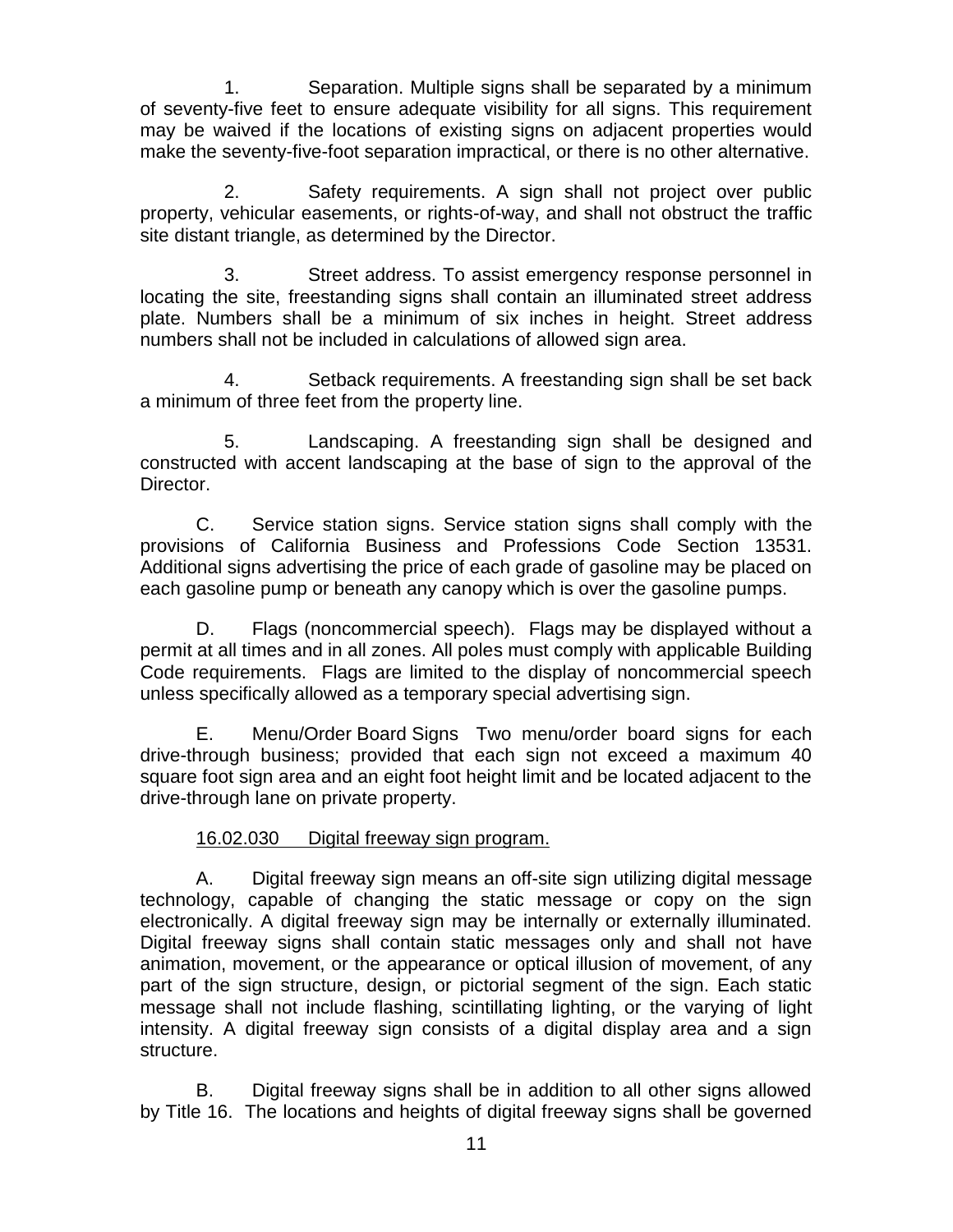by this section. Heights of digital freeway signs shall be established relative to topography and setting so as to provide the best balance between the sign's purpose of effectively communicating a visual message, the setting including topography and surrounding architecture, and freeway traffic safety. However, in no case shall a digital freeway sign exceed a maximum height of sixty-five feet as measured from the center line of the nearest freeway to the top of the digital freeway sign structure. Subject to the limitations of this section, and notwithstanding the provisions of the applicable general development plans, digital freeway signs shall be a conditionally permitted use.

C. No digital freeway signs shall be conditionally permitted until the City has entered into an operating agreement with a digital freeway sign owner to allow for digital billboards under certain circumstances; including (i) compensation to the city; (ii) the provision of access to the city to a portion of the total available display time to allow the city to present messages of community interest, information, and public safety; (iii) the provision of access to the appropriate agencies for the purpose of displaying "Amber Alert" messages and emergency-disaster communications; and (iv) to establish quality and maintenance standards.

D. All digital freeway signs shall require approval of a conditional use permit and be subject to design review consistent with the Lincoln Municipal Code.

E. Minimum Display Time. Each message on the sign must be displayed for a minimum of eight seconds.

F. Maximum Face Size. Each face of the sign will be no larger than 14 feet by 48 feet in dimension (total 672 square feet) plus framing. Digital freeway signs are exempt from the area limitations in section 16.01.060, Permanent Signs.

G. Illumination Standards. Each display must have a light sensing device that will adjust the brightness as ambient light conditions change. Digital freeway sign illumination and distance requirements shall be determined during the discretionary review process. The most current and restrictive technology to measure digital freeway sign illumination shall be required when measuring standard.

H. Future Technologies. The technology currently being deployed for digital freeway signs is LED (light emitting diode), but there may be alternate, preferred or superior technology available in the future. Owners of digital freeway signs are authorized to change the digital freeway signs to any other technology that operates under the maximum brightness standards in this subsection. The city shall expedite any required approvals for technology that is superior in energy efficiency over previous generations or types.

I. The digital freeway signs shall be operated with systems and monitoring in place to either turn the display off or show a "full black" image on the display in the event of a malfunction.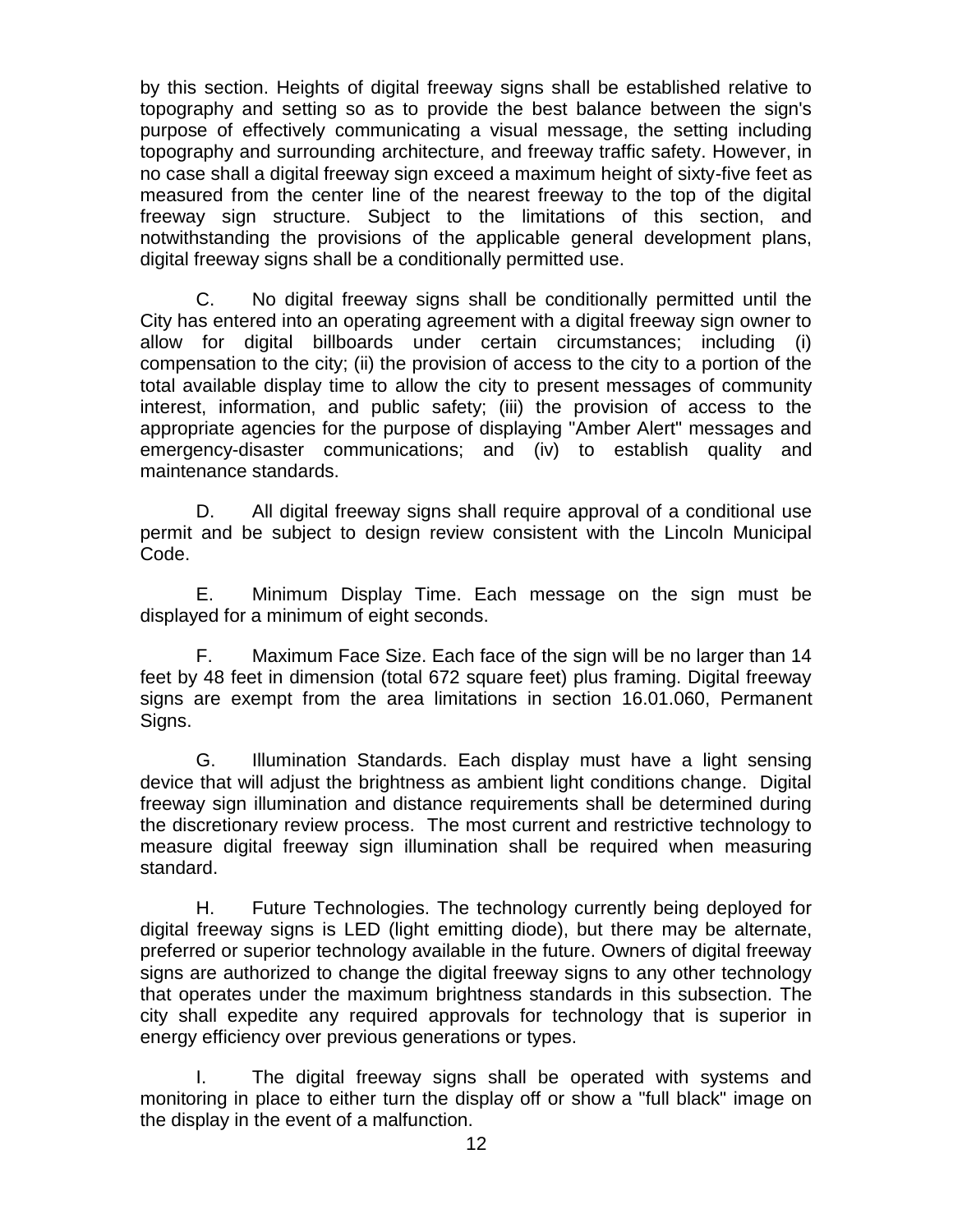J. After receiving approval to install a digital freeway sign(s), owners of digital freeway signs may at any time add or remove digital faces to their sign structures. However, the following shall apply:

1. Any prior sign removals completed as a part of the operating agreement approval of the digital freeway sign(s) shall not be reinstated.

2. The number of physical sign faces shall not be increased.

3. The overall size of the sign faces shall not be increased by more than five percent.

### Chapter 16.03

## TEMPORARY SIGNS

Sections:

16.03.010 Purpose 16.03.020 Permit 16.03.030 Temporary Signs

16.03.010 Purpose. The City Council finds that temporary signs are necessary to further the goals and objectives of the City's General Plan.

16.03.020 Permit. All temporary signs, unless otherwise noted herein, require the issuance of a temporary sign permit (which may require issuance of an encroachment permit).

16.03.030 Temporary signs. Unless otherwise stated, the following regulations apply on a per-lot basis:

A. Real Estate Signs. Real estate signs for the sale or lease of property are exempt from the fee and permit provisions of this Title, provided however, real estate signs shall comply with the following regulations:

1. Individual homes or a vacant lot for an individual home is permitted one on-site freestanding real estate sign not to exceed six square feet in area and six feet in height. One off-site freestanding real estate sign not to exceed six square feet in area and six feet in height is also permitted with the consent of the off-site real property owner.

2. All other property either developed or vacant is permitted one onsite freestanding real estate sign for every 1,000 lineal feet of street frontage or portion thereof, not to exceed 32 square feet in area and six feet in height per sign. One off-site freestanding real estate sign for every 1,000 lineal feet of street frontage or portion thereof, not to exceed 32 square feet in area and six feet in height per sign, is also permitted with the consent of the off-site real property owner.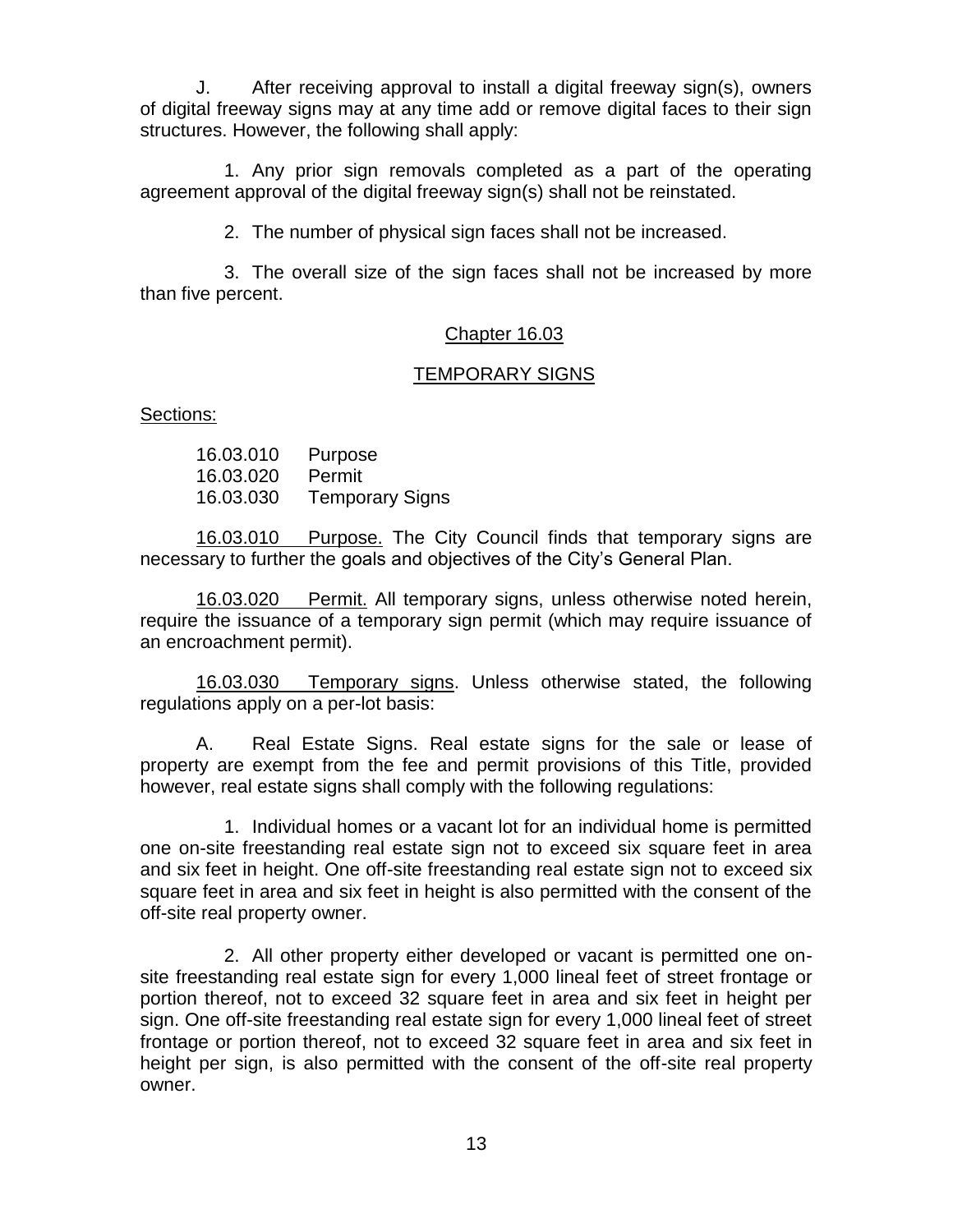3. Real estate signs shall be removed upon sale or lease of the property.

B. Off-Site Real Estate Signs. Off-site open house directional signs within the scope of Civil Code 713 (Real estate for sale, etc.) are exempt from the fee and permit provisions of this Title provided the following requirements are complied with:

1. Such signs shall be displayed only while an open house is actually in progress, and a residence is actually open to prospective buyers at all times while the sign is displayed. Signs shall be removed by sunset of the day on which the open house is held. No such sign shall remain on display between sunset and sunrise.

2. Such signs shall be freestanding, and shall not exceed six square feet per face. Each sign may have a maximum of two faces.

3. Maximum height shall be four feet.

4. Signs shall not be located within the site distance triangle as denoted in the City's Design Criteria & Procedures Manual and the Public Facilities Improvement Standards.

5. No open house directional sign shall be placed on vehicles of any kind.

6. No temporary open house directional sign shall be placed on City property.

C. Subdivision Identification and Directional Signs. On-site subdivision identification signs may be allowed with sign permit approval, in compliance with the following standards:

1. A maximum of three on-site signs may be located within the project boundaries; provided, no more than one sign for each street frontage is allowed, and multiple signs shall be separated by a minimum of 75 feet;

2. The area of each sign shall not exceed 24 square feet;

3. Sign height shall not exceed six feet;

4. The signs shall not be illuminated; and

5. The signs may be displayed only during the two years following date of recordation of the final map, or until all of the units have been sold, whichever first occurs.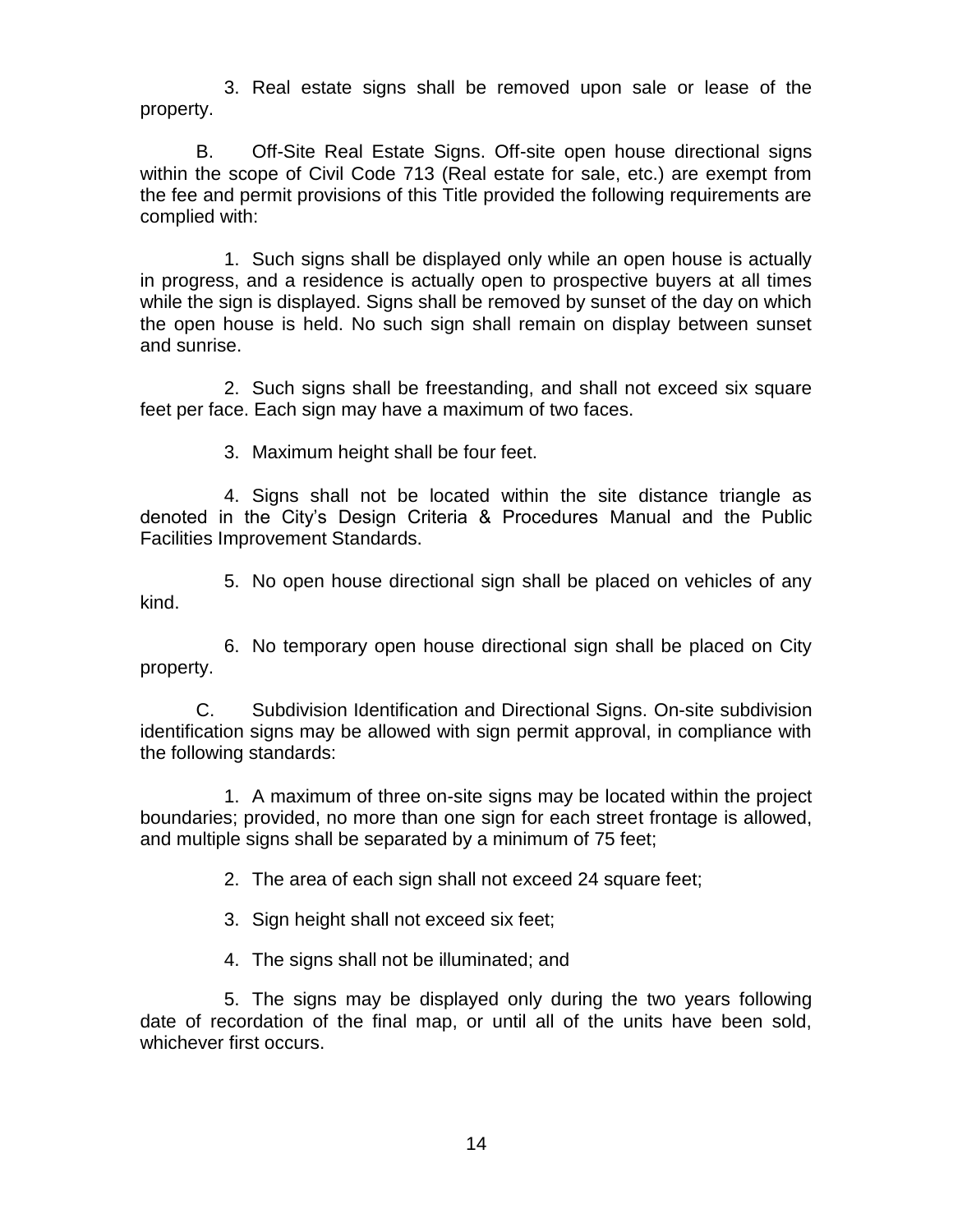D. Subdivision directional signs, off-site. Off-site signs providing directions to a new subdivision may be allowed with a sign permit, and shall comply with the following standards:

1. A maximum of three off-site signs may be located on private property (not within any public right-of-way);

2. The total area of each sign shall not exceed 32 square feet;

3. The height of each sign shall not exceed eight feet;

4. The signs shall not be illuminated;

5. The signs may be displayed only during the two years following date of recordation of the final map, or until all of the units have been sold, whichever occurs first;

6. The signs shall not affect pedestrian or vehicular safety;

7. The signs shall be removed when the last home within the subdivision is sold. Any sign found in violation of any provision herein may be removed by city personnel; and

8. The signs shall be located within five miles of the exterior boundary of the subdivision.

E. On-Site Project Development Signs. Project identification signs of current and pending development applications are allowed with a sign area of up to thirty-two square feet and a six-foot height limit on the property to be developed. For purposes of this section, Project Development signs mean the name of the development, location, and way finding directions.

F. Field Sponsorship Signs. Temporary sponsorship signs located on City recreation fields and facilities.

1. The purpose of field sponsorship is to provide the City of Lincoln and other local non-profit youth organizations a means to generate revenue by selling sponsorship banners for display at the facilities they predominately use for their programs and play a role in maintaining.

2. Sponsorship under this program will include the placement of banners expressly set forth herein, but shall in no way entitle the sponsor or permitted organization to additional rights of use or access, or ownership in any way, of any facility.

3. By permitting temporary field sponsorship signs at City owned or operated recreation fields or facilities, the City is not creating an unlimited public forum for free expression or speech at these locations. Any and all temporary field sponsorship signs located and permitted at City owned or operated recreation fields or facilities shall comply with the following standards: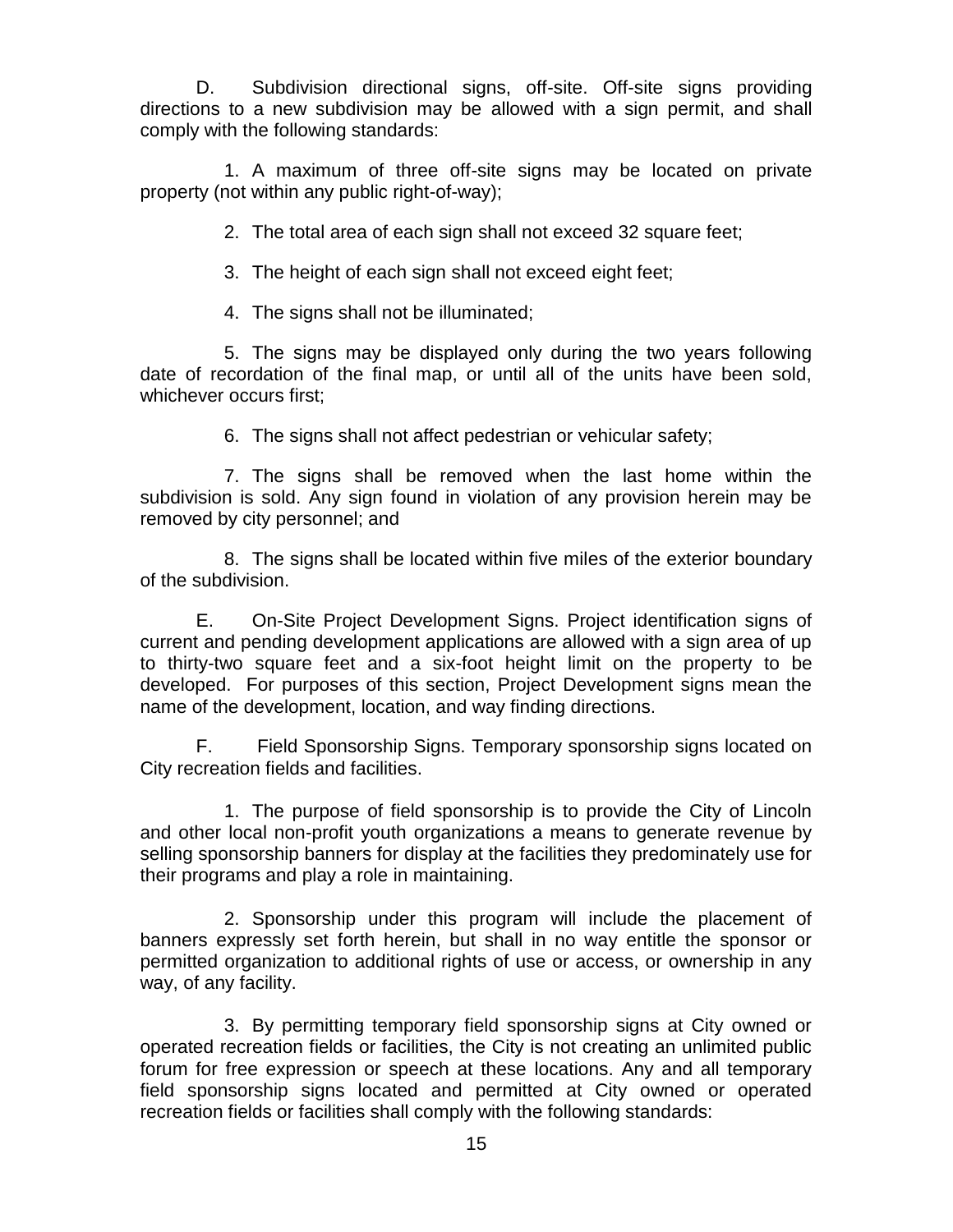- i. The signs shall be reasonably suitable for viewing by all ages,
- ii. The signs shall not contain nudity,
- iii. The signs shall not contain sexual images,
- iv. The signs shall not contain depictions of violence,
- v. The signs shall not advertise businesses primarily associated with adult-related products or services, such as tobacco products, alcohol products, or adult-oriented businesses,
- vi. The signs shall not contain any obscene, indecent or profane images or language, including, but not limited to, those indecent words that were the subject of the case F.C.C v Pacifica Foundation, 438 U.S. 726 (1978)
- 4. General Provisions
	- i. No individual, including sponsors, shall have the authority to move or otherwise alter a displayed banner in any manner unless that individual is acting under the direction of the City of Lincoln.
- ii. Banners displayed at ball fields shall be limited to outfield fencing facing the field of play and to backstop areas. Banners displayed at other permitted locations shall be limited to fencing that faces the programming area.
- iii. No banner shall exceed 32 square feet.
- 5. Permitted Locations
	- i. Wilson Park softball fields
	- ii. Larry Costa Field at McBean Park
	- iii. Foskett Regional Park softball fields
	- iv. McBean Pool

G. Temporary Business Advertising Signs. Temporary business advertising signs will be allowed to be placed on a business for a maximum timeframe of ninety (90) days.

1. Businesses shall be limited to two advertising signs per business.

2. A temporary business advertising sign shall not be freestanding and shall only be affixed to the façade of the building including canopies or awnings. Banner signs shall not be affixed to any other permanent or temporary structures, including freestanding walls, fences, and utility poles.

3. Banner signs shall not extend above the roofline or parapet of the building.

4. The total maximum square footage allowed for a temporary business advertising sign is 32 square feet.

H. A-frames and portable sidewalk signs. A-frame and portable sidewalk (hereinafter known as 'portable signs') signs shall not be located in such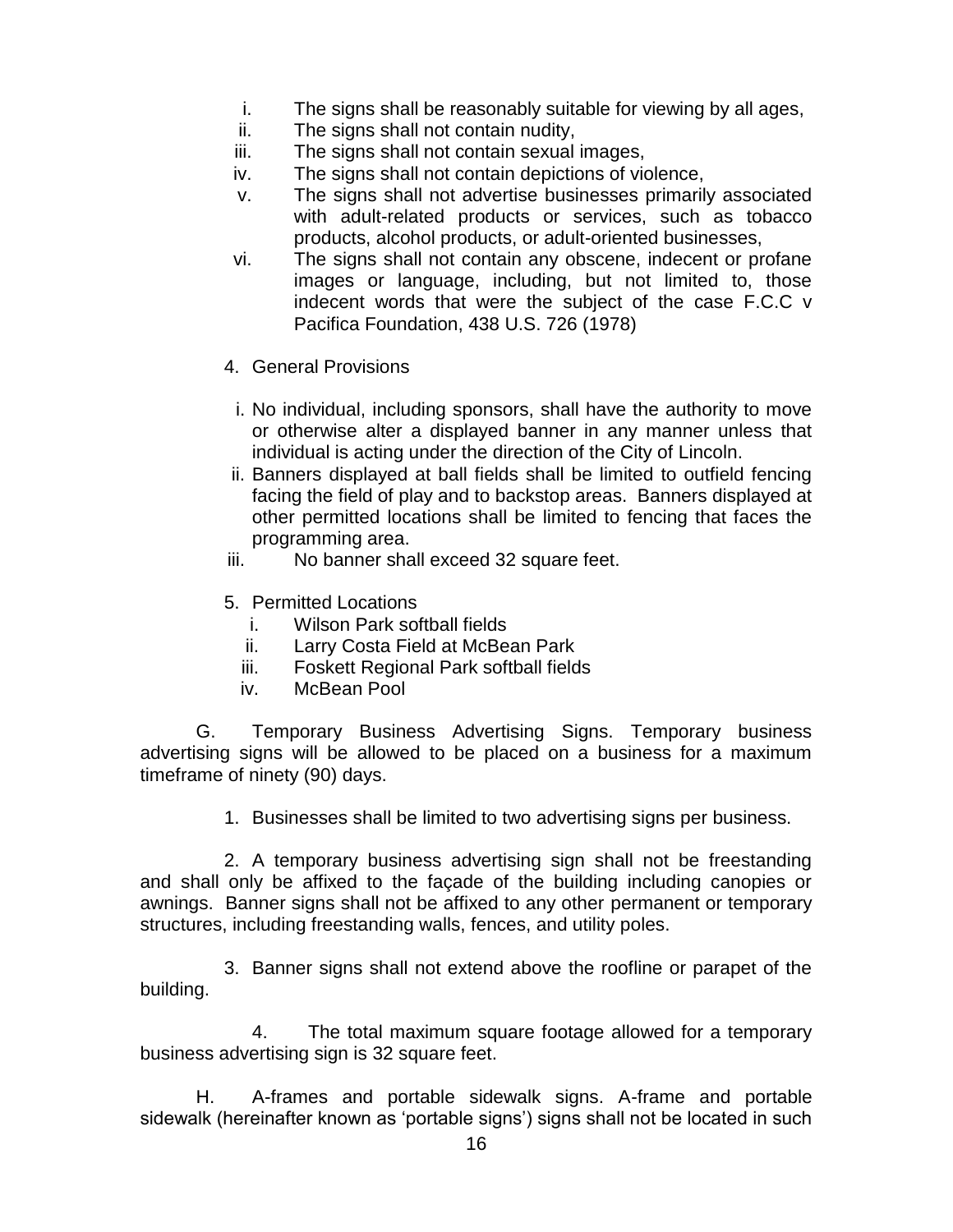a manner as to create a traffic safety issue by blocking sight visibility from a city street or private driveway and be subject to the following requirements:

1. One portable sign shall be permitted per business.

2. Each portable sign shall not exceed a width of thirty inches. Portable sign height shall be limited to forty-eight inches. Portable sign height shall be measured perpendicular from the placement surface to the highest point of the portable sign. Both sides of the portable sign will be permitted display surface.

3. The portable sign shall be constructed of professional quality materials (stenciled plywood is prohibited).

4. Portable signs shall be located on private property (or in the public right-of-way as noted under #5 of this section), which may include privately owned commercial property landscape setbacks. Portable signs are prohibited in the public right-of-way including medians and sidewalks, and shall not block accessible paths of travel or inhibit sight distance for ingress and egress.

5. Portable signs in the public right-of-way - the Applicant shall procure an Encroachment Permit and furnish and maintain in full force and effect throughout the term hereof, a policy or policies of liability and property damage insurance, with a reputable insurance company. Such insurance shall be approved by the Director as to limit, form, and amount. The Applicant shall provide the City with a certificate of said insurance coverage, naming the City as an additional insured and provide coverage in the amount as established by the City. Failure to maintain the appropriate insurance will be grounds for the revocation of the permit authorizing the placement of signage within the public right-of-way.

6. The City Engineer reserves the right to change any permitted portable sign location that in his/her opinion is a sight visibility problem.

I. Political Signs. Notwithstanding any other provision of this Title, temporary political signs pertaining to an election to any public office or ballot measure shall be subject to the following requirements:

1. No sign shall exceed 32 square feet.

2. No sign shall be place on public property or within any public rightof-way.

3. No sign shall be erected earlier than 60 days prior to the election to which it pertains, and shall be removed within 21 days after such election.

4. No sign shall be placed on private property without the permission of the property owner. Signs with areas 16 square feet or larger will require written permission from the property owner, and the property owner shall also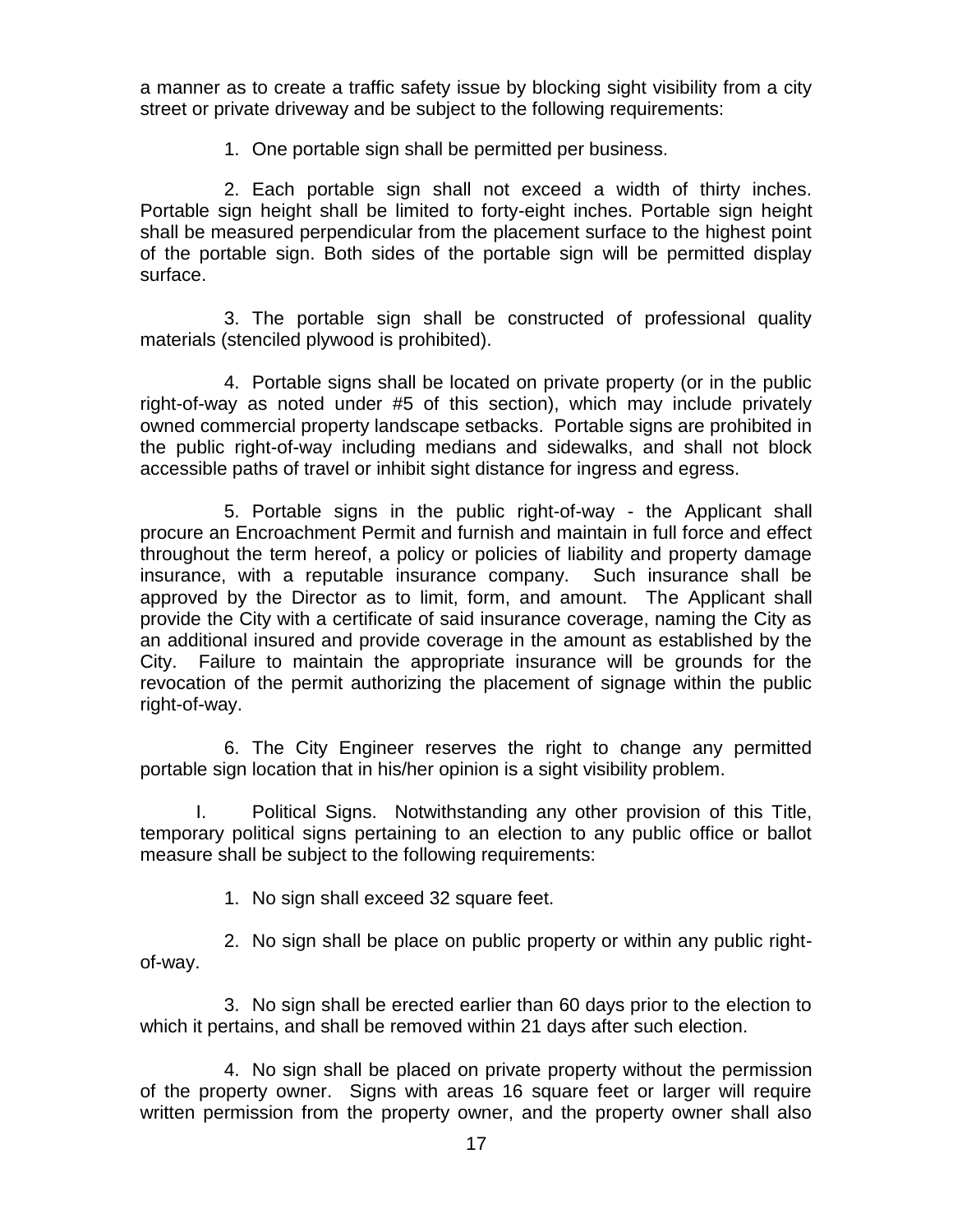provide written permission to allow the City to enter the property and remove the sign(s), if the responsible person on organization fails to do so. For signs 16 square or larger, if the property owner is absentee, written permission will not be required provided the sign is placed based on verbal agreement of the property owner or authorized designee, and the person placing the sign(s) provides the City with the name and contact information of the person giving permission and the date the permission was obtained.

5. No signs shall be erected until the responsible person or organization has placed a \$250 refundable deposit with the City Clerk's Office. This deposit, less any charges for removal of unlawfully placed signs, shall be refunded if the signs are removed within 21 days after the election for which the signs were erected. For signs 16 square feet or larger, at the time the deposit is made, the responsible person or organization shall provide the City Clerk's Office with a map showing the locations of the signs and provide copies of the private property owner's written permission for the erections and removal of the signs or the information required based on verbal agreement to place the signs. The map shall be updated within three working days if additional signs are placed.

6. Private businesses, whose business is placing political signs, shall acquire a business license from the City of Lincoln before placing any signs within the City limits. Private businesses hired to place signs within the City limits are required to follow the terms of this ordinance. Private businesses that do not obtain a business license or violate the terms of this ordinance may be subject to fines of up to \$1,000.00.

#### Chapter 16.04

#### **DEFINITIONS**

For purposes of this title, the following words and phrases shall have the meanings given below:

"A-Frame Sign" means a sign that is designed to be moveable and is not structurally attached to the ground, a building or any other sign; and generally has an 'A' shape, or vertical orientation with a base.

"Abandoned Sign" means a sign whose message describes the availability of goods or services at a location where such goods or services are no longer available and have ceased to be available for a period of at least 60 days; or in the alternative a sign which is noncommercial in nature and the content of the sign pertains to a time, event or purpose which has elapsed or expired in the preceding 60 days. Such abandonment shall include negligent or intentional conduct such as failure to pay taxes or permit fees, or failure to maintain the sign.

"Advertising statuary" means a structure or device of any kind or character for outdoor advertising purposes which displays or promotes a particular product or service, but without name identification or letters.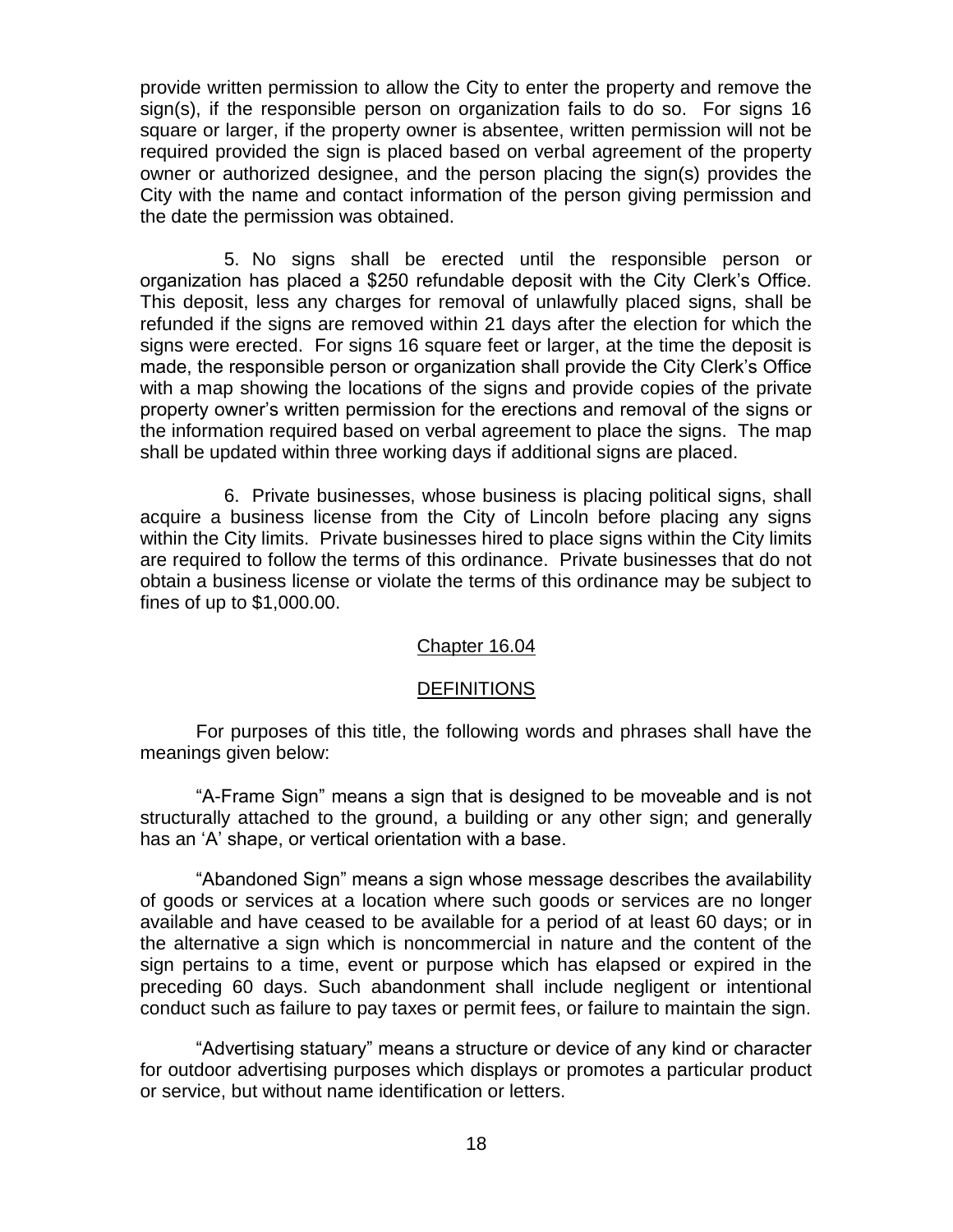"Air Dancer Sign" means an inflatable device comprising a long tube attached to a fan which causes the tube to move in a dancing or flailing motion. Airdancers are generally called an inflatable tube or a moving figure, such as "windyman", "skydancer", "tube man", and "flyguy".

"Animated Sign" means any sign which uses mechanical or electrical movement or change of lighting, either natural or artificial to depict action or create visual motion or the appearance of visual motion. Animated Signs include mannequin signs.

"Area of Window" means the total square footage of all glass areas of a storefront. This would include all areas of glass windows, doors, side lights and transoms, fixed or operable, located on any elevation of the building.

"Balloon Sign" means a sign made of flexible material or fabric that is made to take on a three-dimensional shape (to blow up like a balloon) when filled sufficient volume of air or gas. Commonly used as a temporary sign for special events or promotions.

"Banner Sign" means a temporary sign made of nonrigid material such as fabric, canvas, plastic or paper, and without an enclosing rigid framework.

"Billboard" means a sign which meets one or more of the following criteria:

1. A permanent sign structure which is used for the display of off-site commercial messages;

2. A permanent sign structure which constitutes a principal, separate, or secondary use, as opposed to an accessory use of the parcel on which it is located;

3. An outdoor sign used as advertising for hire, e.g., on which display space is made available to parties other than the owner or operator of the sign or occupant of the parcel (not including those who rent space from the sign owner, when such space is on the same parcel or in the same development as the sign), in exchange for a rent, fee, or other consideration; or

4. An off-site outdoor advertising sign on which space is leased or rented.

"Building Sign" means a sign attached to a building and includes, but is not limited to, wall signs, banners, under-canopy signs, projecting signs, awning signs, and window signs.

"City Property" means real property owned by the City which may include parks, developed or undeveloped properties, easements, dedications and rightsof-way.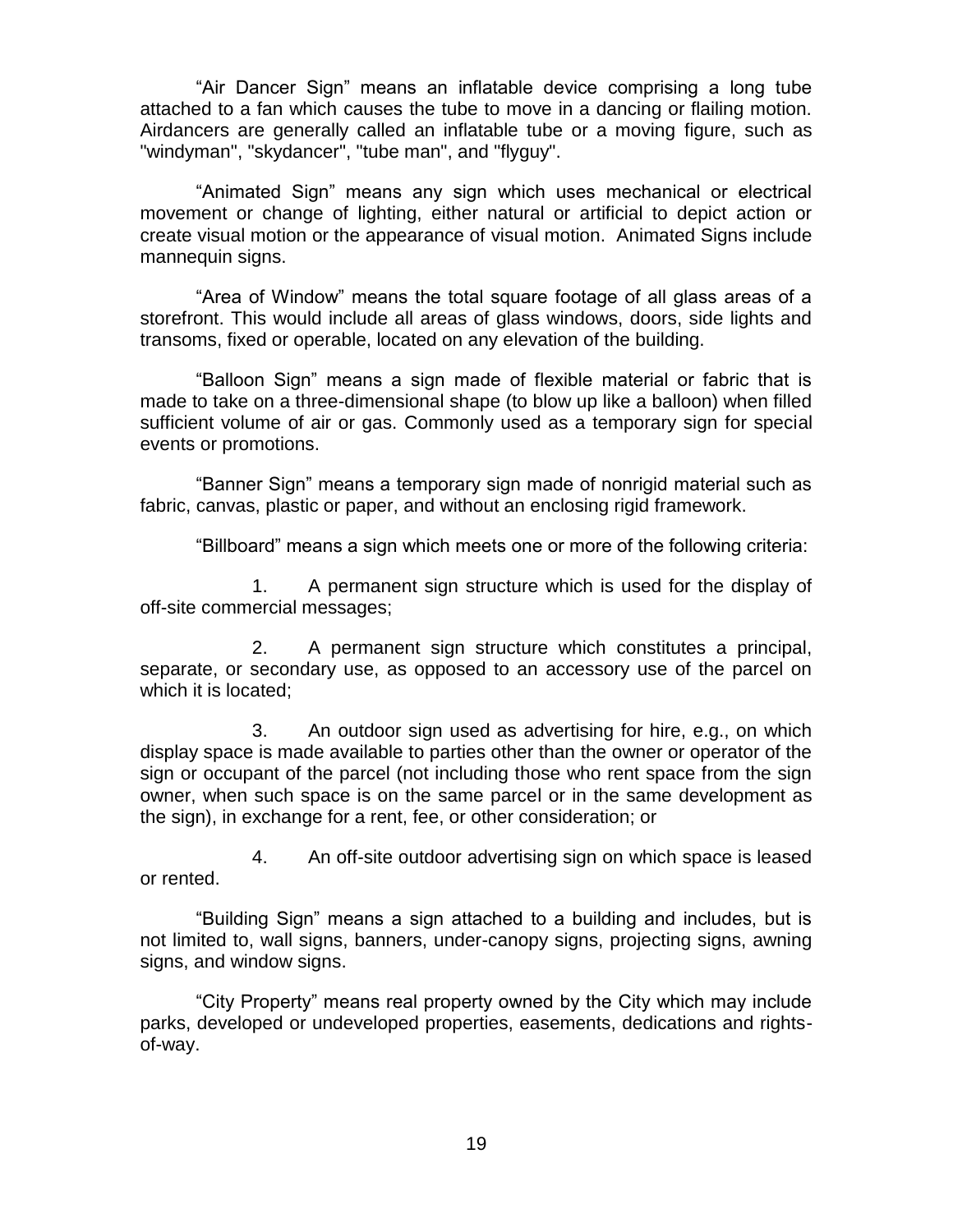"Commercial Sign" means any sign, wording, logo, or other representation that advertises a business, location, product, service, or other commercial activity.

"Commercial Speech" is speech expressed on behalf of a company or individual for the intent of making a profit. It is economic in nature and usually has the intent of convincing the audience to partake in a particular action, often purchasing a specific product.

"Community Sign" means a multi-sided sign structure with a unified design theme accommodating individual directional sign panels; also referenced as a "kiosk."

"Community Event" means an event that is open to the public and occurs at a specific place, time, and date(s), hosted by a public agency or a community service organization, which occurs within the area established by the adopted City of Lincoln Sphere of Influence.

"Community Service Organization" means a nonprofit organization which holds events that are open to the public and located within the City's Sphere-of-Influence.

"Content Neutral" means time, place and manner regulations: consistently applicable non-discriminatory sign regulations that specify, without reference to the content of the message, when, how and where a sign can be displayed, with physical standards, such as but not limited to height, size and location, that allow the sign to be readable.

"Developed Lot" means a lot or parcel containing a structure intended for occupancy.

"Directional Sign" means any sign that is designed and erected for the purpose of providing direction and/or orientation for pedestrian or vehicular traffic.

"Director" means the Community Development Director of the City of Lincoln or designated representative.

"Electronic Message Center or Sign (EMC)" means an electrically activated, changeable sign whose variable message and/or graphic presentation capability can be electronically programmed by computer from a remote location. Also known as an EMC. EMCs typically use light emitting diodes (LEDs) as a lighting source.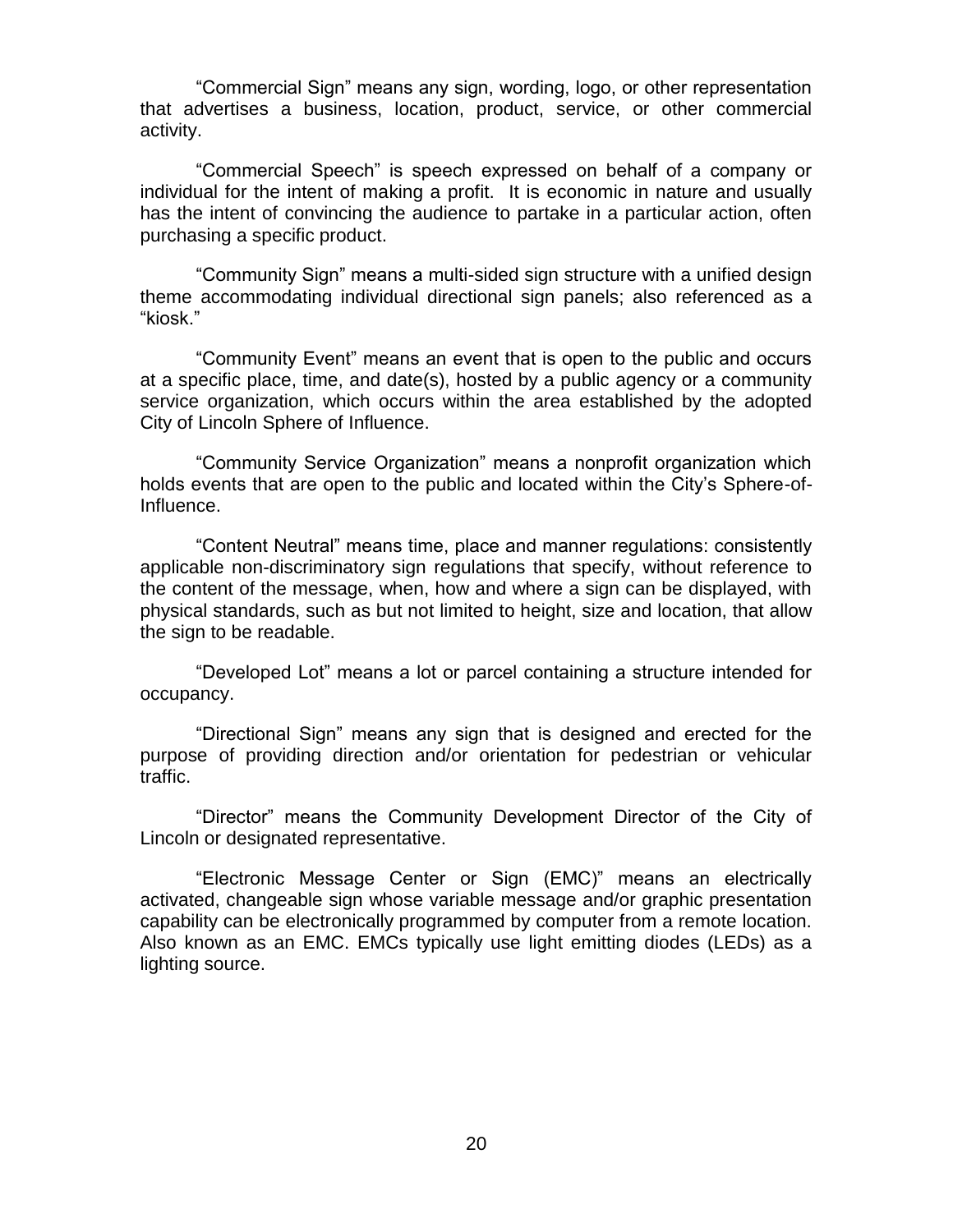"Feather Sign, Feather Banner, or Feather Banner Sign" means a flexible or rigid pole to which one side of a flexible fabric, generally in the shape of a feather or similar shape, is attached, and which is used for the primary purpose of advertising or attention-getting by the public display of visually communicative images. Such banners are also known and sold under names which include, but are not limited to, "quill sign," "banana banner," "blade banner," "flutter banner," "flutter flag," "bowflag," "teardrop banners," and others. The definition includes functionally similar display devices.

"Flag" means a piece of fabric or other flexible material, usually rectangular, of distinctive design, used as a symbol. Includes, but is not limited to, pennants, which are generally triangular in shape.

"Flashing Sign" means an illuminated sign in which artificial or reflected light is not intended to be maintained in a stationary or constant intensity. This includes an electronic reader board.

"Freestanding Sign" means a sign which is self-supporting in a fixed location or supported on the ground by poles or braces, and not attached to a building or other structure.

"Freeway Interchange" means the right-of-way line of freeway ramps. Where improvements are proposed to the interchange, at the discretion of the City Engineer, the right-of-way of the proposed interchange may be used for determining eligibility and location for freeway pole signs.

"Illegal Sign" means a sign which is not a nonconforming sign and does not meet the requirements of this title.

"Illuminated Sign" means any sign utilizing an artificial source of light (internal or external) to enhance its visibility.

"Institutional Uses" means a nonprofit, educational, hospital, museum, public, or religious use (for example, church, public or private library, or school) or a government-owned or operated land use or structure used for a public purpose.

"Mobile Messaging Sign or Mobile Messaging Billboard" means any offsite sign which is attached to or painted on a vehicle, the principal purpose of which is general advertising, directing people to a business or activity. This section is not intended to apply to standard identification practices where such signs are temporarily or permanently attached to business vehicles that are in working conditions and are used regularly in the business or activity.

"Noncommercial Sign/Message" means any sign with a message that is not commercial in nature and which is designed to express political speech, religion, arts, science, the environment, and commentary on governmental policy. Noncommercial signs shall also include Community Event Signs.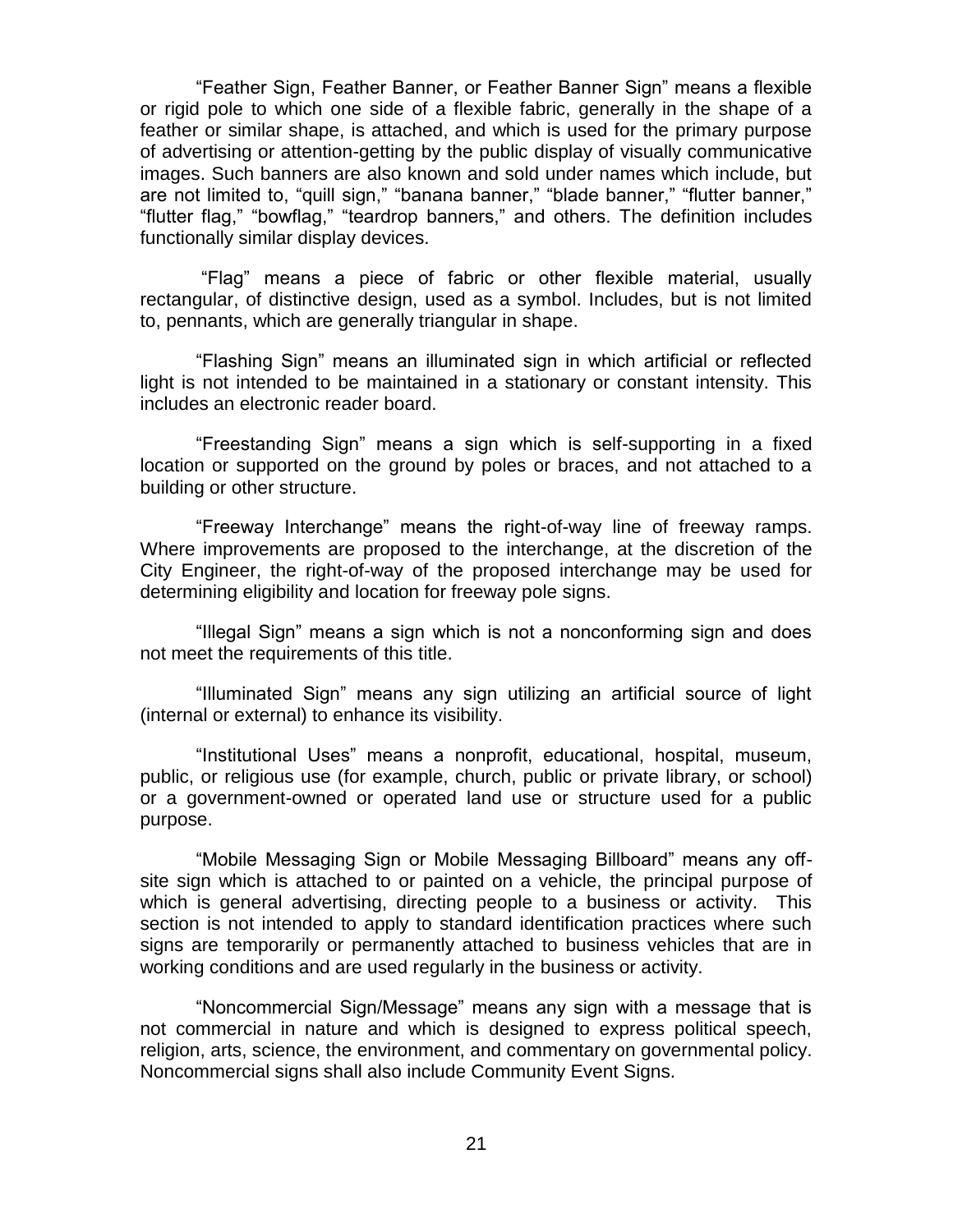"Nonresidential Sign" means any sign that is not residential in nature. Such signs may relate to a church (churches are allowed in R-districts) sign either on the building or freestanding.

"Nonconforming Sign" means a sign which, though lawful when erected, would be prohibited under later-enacted changes to the regulations applicable to it.

"Obscene sign" means a sign that contains "obscene matter" as defined by Penal Code Section 311.

"Off-Site Sign" means any sign which advertises goods, products, services, establishment or facilities not sold or offered at the property on which the sign is located.

"Owner" means the holder of the legal title to the property and all parties and persons holding a present right to possession, control or use of the property.

"Portable Sign" means all of the following within this definition:

- 1. Any sign not permanently attached or designed to be permanently attached to the ground or other permanent structure;
- 2. Any A-Frame signs;
- 3. Menu and sandwich board signs, or
- 4. The functional equivalent of any of these categories. Commercial mascots are not within this definition.

"Projecting Sign" means a sign which uses a building or structure as its main source of support and contains copy that is perpendicular or at an angle to the building face. Also called blade sign.

"Public Forum" means City-owned parks, the surfaces of city-owned streets and, subject to the limitations set forth herein, sidewalks forming the city's vehicular and pedestrian circulation system. Sidewalks and associated rights-ofway located along the outside perimeter of the City Hall Complex are included within this definition. Specifically excluded from this definition, and in no way to be construed as a traditional public forum, is the interior of the City Hall Complex. As of the effective date of this title, the City Hall Complex consists of three buildings, internal roads and sidewalks, parking lots, a parking structure, adjacent recreation areas (inclusive of Memorial Park located east of the Historic City Hall), and pedestrian grounds.

"Real Estate Sign" means a sign advertising that real property is for sale, lease, or exchange by the owner or his agent, giving directions to the property, and giving the owner's or agent's name, address, and telephone number.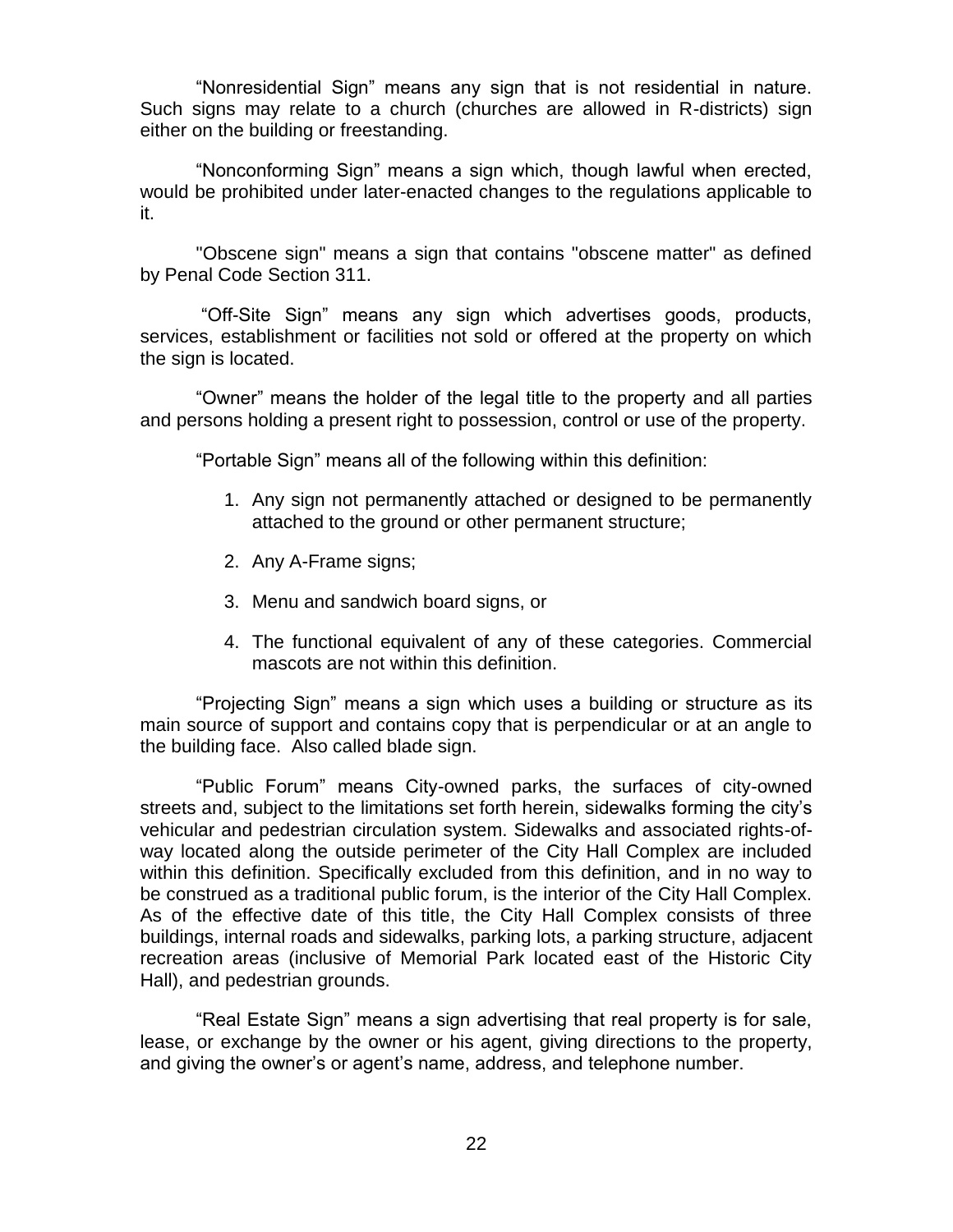"Right-of-Way" means the area or those areas dedicated for public use for public streets and sidewalks, including but not limited to, roadways, parkways, alleyways, sidewalks, medians, and landscape planter areas.

"Roofline" means the line formed by the junction of the top surface of the roof and the outside wall of any building, excluding any structure constructed solely as an architectural feature to extend height or to screen equipment.

"Roof Sign" means a sign placed upon, projecting from or extending above the eaves of the roof or the roof itself. A sign hanging from and below the eave is not a roof sign.

"Service Club Signs" means community signage, such as community bulletin boards, service club signs, and information sign kiosks which the design and locations are determined by the Director.

"Sign" means a temporary or permanent public display of visible images which, either directly or indirectly, advertises, informs or identifies persons, businesses, commodities, services or ideas by the display of any communicative image or graphic, that attracts attention, when such is visible from any portion of the public right-of-way or from a private right-of-way that is open to public use, or any exterior place which is open to the public. The word "sign" includes, but is not limited to, all writing, trademarks, graphic illustrations, and lighting primarily directed at facilitating communication, as well as supporting structures within sign area. Notwithstanding the generality of the foregoing, as applied to this title and Chapter 16.02, the following are not within the definition of sign:

- 1. Aerial signs or banners towed behind aircraft;
- 2. Architectural features: Decorative or architectural features of buildings (not including lettering, trademarks or moving parts),which do not perform a communicative function;
- 3. Fireworks, etc.;
- 4. Foundation stones and cornerstones;
- 5. Grave markers, gravestones, headstones, mausoleums, shrines, and other markers of the deceased;
- 6. Historical plaques;
- 7. Holiday and cultural observance decorations on private property which are on display in season for not more than 45 calendar days per year (cumulative, per parcel or use) and which do not include commercial advertising messages;
- 8. Manufacturers' marks. Marks on tangible products, which identify the maker, seller, provider or product, and which customarily remain attached to the product even after sale;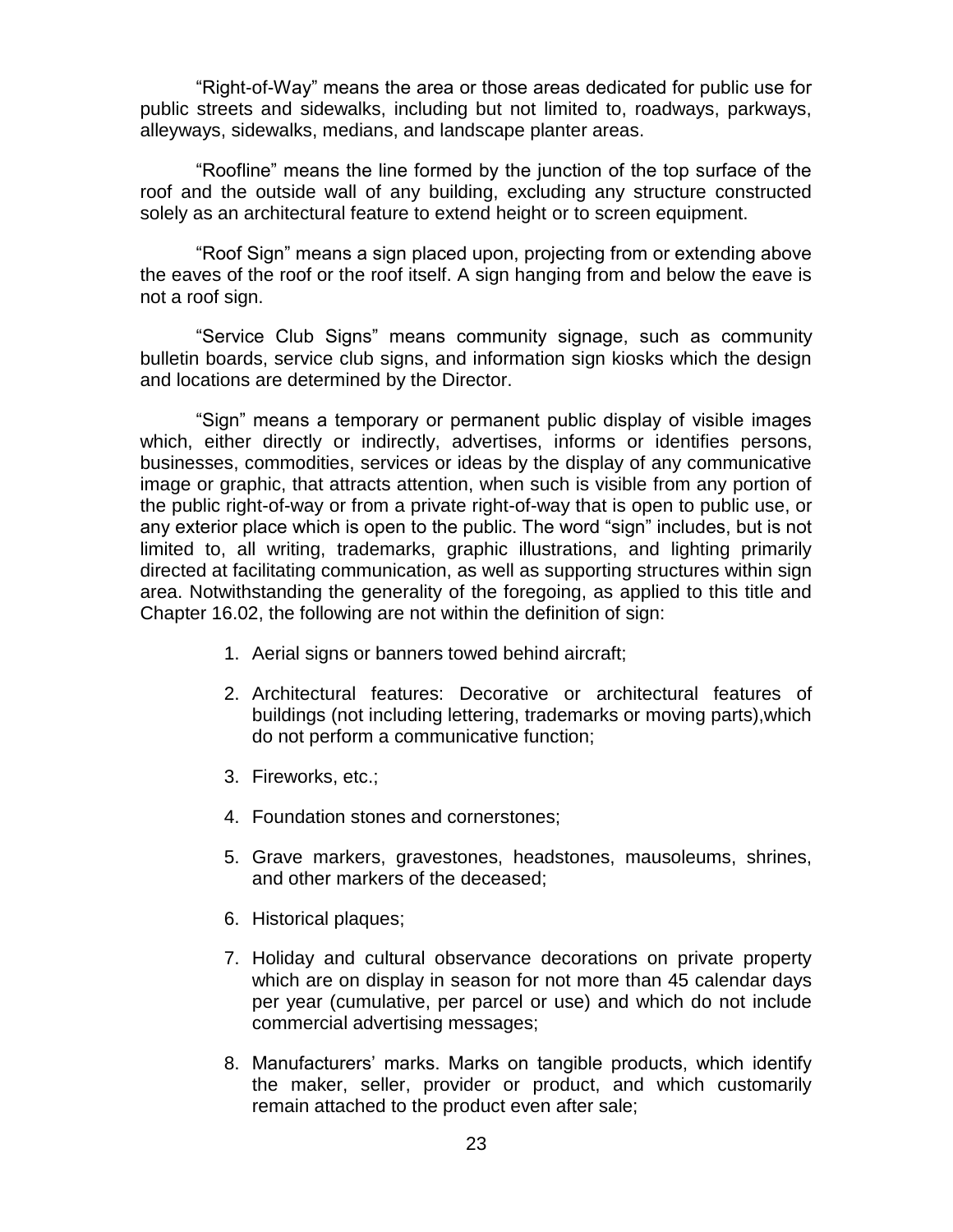- 9. Mass transit graphics. Graphic images mounted on duly licensed and authorized mass transit vehicles that legally pass through the city;
- 10.News racks and newsstands;
- 11.Personal appearance. Items or devices of personal apparel, decoration or appearance, including tattoos, makeup, wigs, costumes, masks, etc. (but not including commercial mascots or hand-held signs);
- 12.Shopping carts, golf carts, horse-drawn carriages, and similar devices; any motorized vehicle which may be legally operate upon a public road is not within this exclusion;
- 13.Symbols embedded in architecture. Symbols of noncommercial organizations or concepts including, but not limited to, religious or political symbols, when such are permanently integrated into the structure of a permanent building which is otherwise legal; by way of example and not limitation, such symbols include stained glass windows on churches, carved or bas relief doors or walls, bells, religious statuary, etc.;
- 14.Temporary Business Advertising Sign. A banner sign that is relocatable, removable, and otherwise not permanent or affixed to a structure when used only for grand openings, promotional events, sales or advertising for a limited duration. This does not include the use of balloon signs, flags or pennants.
- 15.Vehicle and Vessel Insignia. On-street legal vehicles and properly licensed watercraft: license plates, license plate frames, registration insignia, noncommercial messages, and messages relating to the proposed sale, lease or exchange of the vehicle or vessel;
- 16.Vending machines, automated intake devices, and product dispensing devices which do not display offsite commercial messages or general advertising messages;
- 17.Window displays. The display of merchandise in a store window, when such merchandise is offered to the public for sale.

"Sign Area" means the area of a sign with borders and/or background is measured by a single continuous perimeter enclosing the exterior limits of the border or background. The necessary supports, uprights or base upon which the sign is placed shall be excluded from the sign area. The sign area of an individually lettered sign without background is measured by enclosing the entire sign with a set of parallel vertical and horizontal lines.